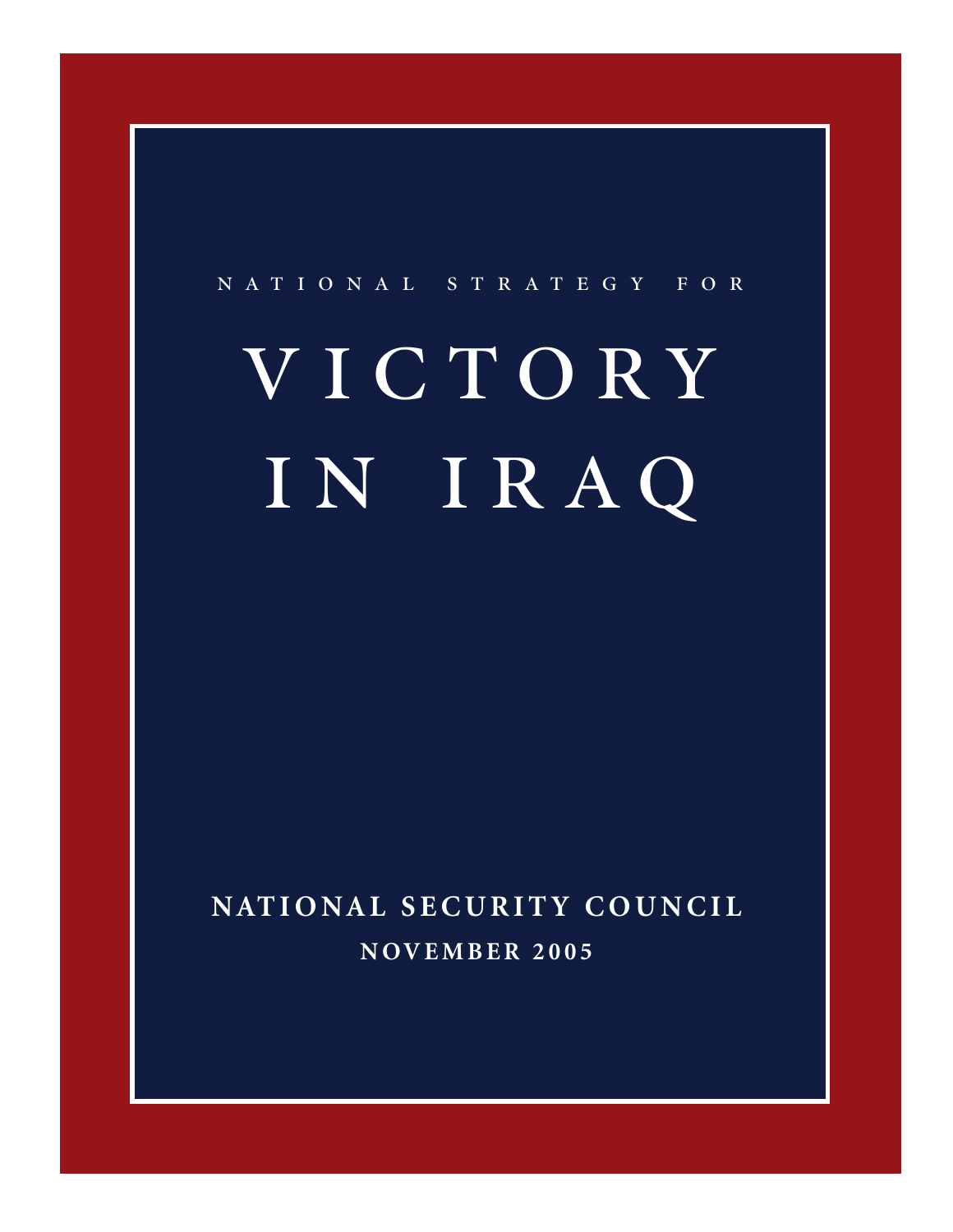The following document articulates the broad strategy the President set forth in 2003 and provides an update on our progress as well as the challenges remaining.

*"The United States has no intention of determining the precise form of Iraq's new government. That choice belongs to the Iraqi people. Yet, we will ensure that one brutal dictator is not replaced by another. All Iraqis must have a voice in the new government, and all citizens must have their rights protected.* 

*Rebuilding Iraq will require a sustained commitment from many nations, including our own: we will remain in Iraq as long as necessary, and not a day more."* 

- President George W. Bush, February 26, 2003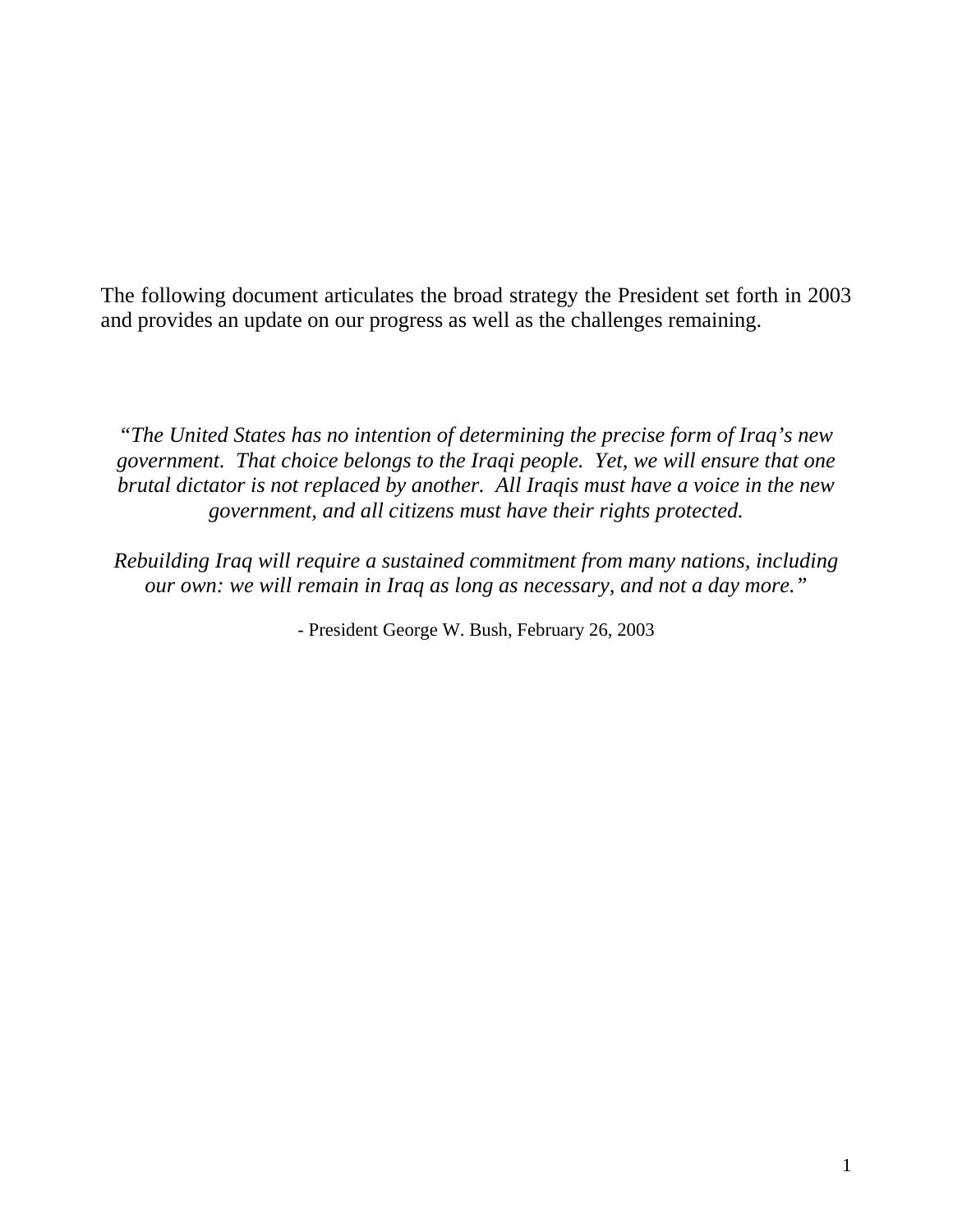# **Table of Contents**

| $\blacksquare$ Executive Summary |
|----------------------------------|
|                                  |

# **PART I Strategic Overview**

| ٠ |                                                                                                                                                                              |  |
|---|------------------------------------------------------------------------------------------------------------------------------------------------------------------------------|--|
|   |                                                                                                                                                                              |  |
|   |                                                                                                                                                                              |  |
| п |                                                                                                                                                                              |  |
|   |                                                                                                                                                                              |  |
|   | The Political Track (Isolate, Engage, Build)<br>A.<br>The Security Track (Clear, Hold, Build)<br><b>B.</b><br>$\mathcal{C}$ .<br>The Economic Track (Restore, Reform, Build) |  |
|   | This Strategy is Integrated, and its Elements are Mutually Reinforcing 9                                                                                                     |  |
|   |                                                                                                                                                                              |  |
|   | Why Our Strategy Is (and Must Be) Conditions-Based 11                                                                                                                        |  |
|   |                                                                                                                                                                              |  |
|   |                                                                                                                                                                              |  |

# **PART II Strategy in Detail**

| <b>APPENDIX</b> |  |  |  |
|-----------------|--|--|--|
|                 |  |  |  |
|                 |  |  |  |
|                 |  |  |  |
|                 |  |  |  |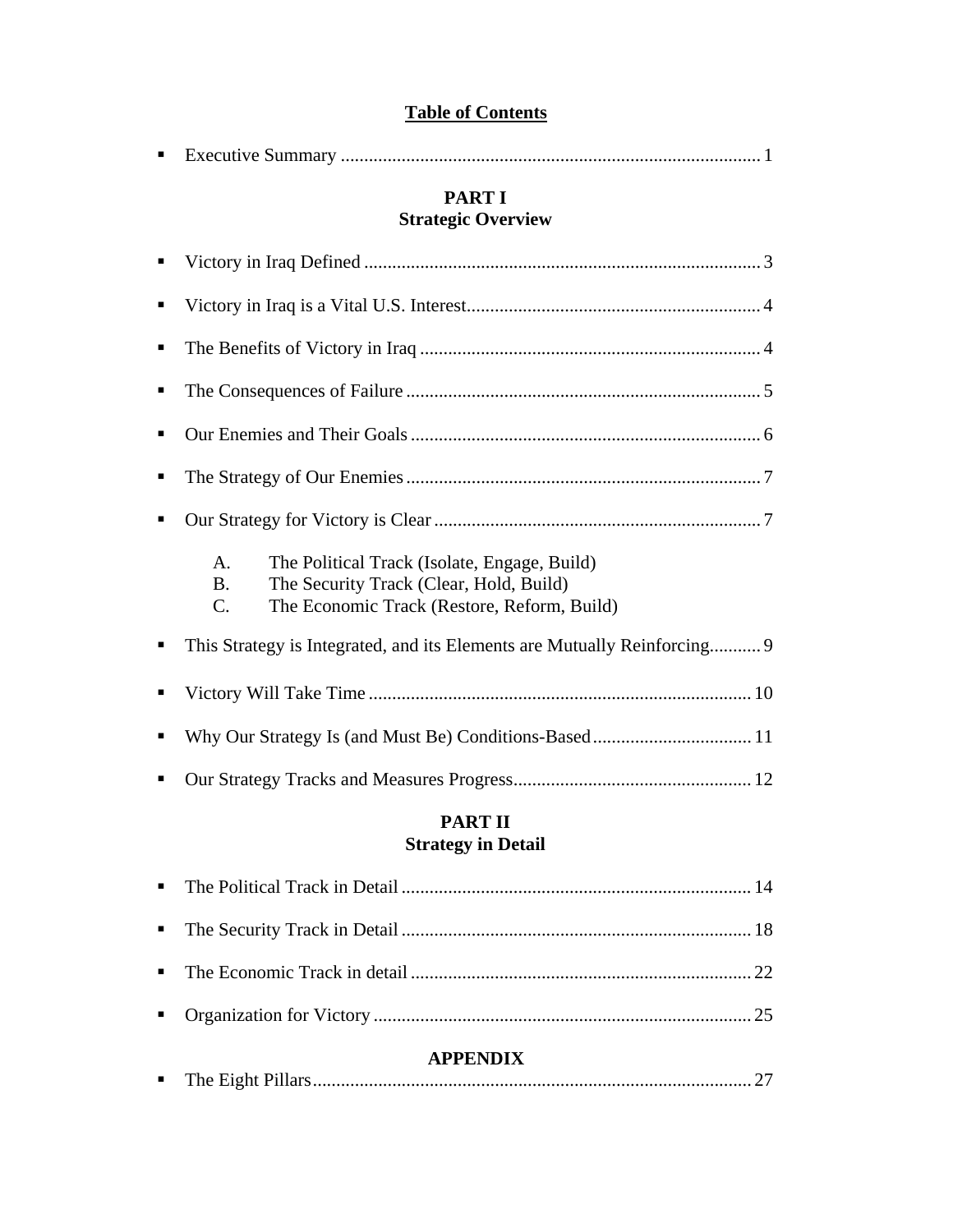# **Executive Summary OUR NATIONAL STRATEGY FOR VICTORY IN IRAQ:**  *Helping the Iraqi People Defeat the Terrorists and Build an Inclusive Democratic State*

 $\triangleright$  Victory in Iraq is Defined in Stages

- **Short term**, Iraq is making steady progress in fighting terrorists, meeting political milestones, building democratic institutions, and standing up security forces.
- **Medium term**, Iraq is in the lead defeating terrorists and providing its own security, with a fully constitutional government in place, and on its way to achieving its economic potential.
- **Longer term**, Iraq is peaceful, united, stable, and secure, well integrated into the international community, and a full partner in the global war on terrorism.

 $\triangleright$  Victory in Iraq is a Vital U.S. Interest

- Iraq is the central front in the global war on terror. Failure in Iraq will embolden terrorists and expand their reach; success in Iraq will deal them a decisive and crippling blow.
- The fate of the greater Middle East which will have a profound and lasting impact on American security – hangs in the balance.
- $\triangleright$  Failure is Not an Option
	- Iraq would become a safe haven from which terrorists could plan attacks against America, American interests abroad, and our allies.
	- Middle East reformers would never again fully trust American assurances of support for democracy and human rights in the region – a historic opportunity lost.
	- The resultant tribal and sectarian chaos would have major consequences for American security and interests in the region.

 $\triangleright$  The Enemy Is Diffuse and Sophisticated

- The enemy is a combination of rejectionists, Saddamists, and terrorists affiliated with or inspired by Al Qaida. Distinct but integrated strategies are required to defeat each element.
- Each element shares a common short-term objective to intimidate, terrorize, and tear down but has separate and incompatible long-term goals.
- Exploiting these differences within the enemy is a key element of our strategy.
- $\triangleright$  Our Strategy for Victory is Clear
	- We will help the Iraqi people build a new Iraq with a constitutional, representative government that respects civil rights and has security forces sufficient to maintain domestic order and keep Iraq from becoming a safe haven for terrorists. *To achieve this end, we are pursuing an integrated strategy along three broad tracks*, which together incorporate the efforts of the Iraqi government, the Coalition, cooperative countries in the region, the international community, and the United Nations.
	- *The Political Track* involves working to forge a broadly supported national compact for democratic governance by helping the Iraqi government:
		- $\checkmark$  *Isolate* enemy elements from those who can be won over to the political process by countering false propaganda and demonstrating to all Iraqis that they have a stake in a democratic Iraq;
		- $\checkmark$  Engage those outside the political process and invite in those willing to turn away from violence through ever-expanding avenues of participation; and
		- $\checkmark$  *Build* stable, pluralistic, and effective national institutions that can protect the interests of all Iraqis, and facilitate Iraq's full integration into the international community.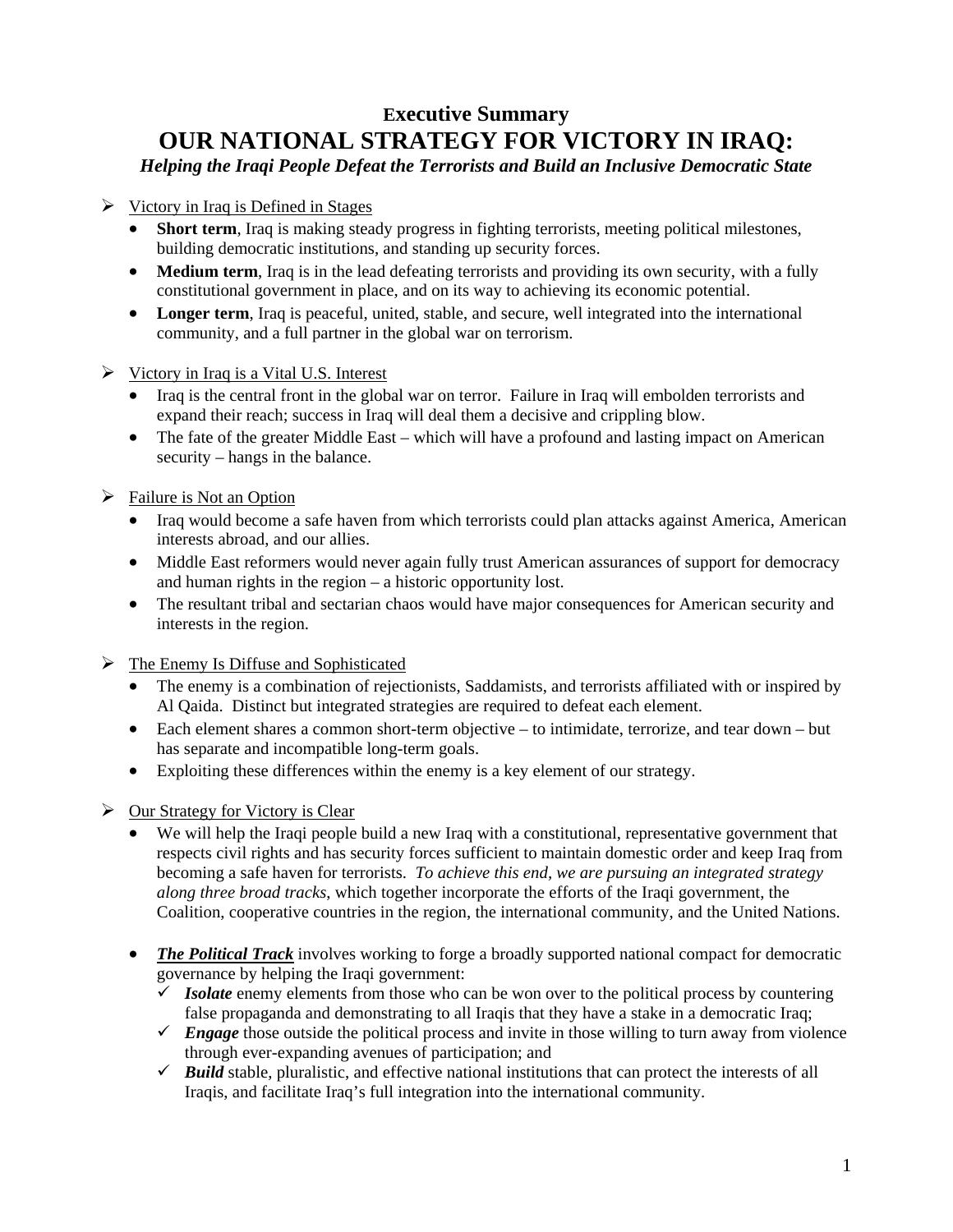- *The Security Track* involves carrying out a campaign to defeat the terrorists and neutralize the insurgency, developing Iraqi security forces, and helping the Iraqi government:
	- $\checkmark$  *Clear* areas of enemy control by remaining on the offensive, killing and capturing enemy fighters and denying them safe-haven;
	- $\checkmark$  *Hold* areas freed from enemy influence by ensuring that they remain under the control of the Iraqi government with an adequate Iraqi security force presence; and
	- $\checkmark$  *Build* Iraqi Security Forces and the capacity of local institutions to deliver services, advance the rule of law, and nurture civil society.
- *The Economic Track* involves setting the foundation for a sound and self-sustaining economy by helping the Iraqi government:
	- $\checkmark$  **Restore** Iraq's infrastructure to meet increasing demand and the needs of a growing economy;
	- $\checkmark$  **Reform** Iraq's economy, which in the past has been shaped by war, dictatorship, and sanctions, so that it can be self-sustaining in the future; and
	- $\checkmark$  *Build* the capacity of Iraqi institutions to maintain infrastructure, rejoin the international economic community, and improve the general welfare of all Iraqis.
- $\triangleright$  This Strategy is Integrated and its Elements are Mutually Reinforcing
	- Progress in each of the political, security, and economic tracks reinforces progress in the other tracks.
		- $\checkmark$  For instance, as the *political process* has moved forward, terrorists have become more isolated, leading to more intelligence on security threats from Iraqi citizens, which has led to *better security* in previously violent areas, a more stable infrastructure, the prospect of *economic progress*, and expanding *political participation*.
- $\triangleright$  Victory Will Take Time
	- **Our strategy is working:** Much has been accomplished in Iraq, including the removal of Saddam's tyranny, negotiation of an interim constitution, restoration of full sovereignty, holding of free national elections, formation of an elected government, drafting of a permanent constitution, ratification of that constitution, introduction of a sound currency, gradual restoration of neglected infrastructure, the ongoing training and equipping of Iraqi security forces, and the increasing capability of those forces to take on the terrorists and secure their nation.
	- Yet many challenges remain: Iraq is overcoming decades of a vicious tyranny, where governmental authority stemmed solely from fear, terror, and brutality.
		- $\checkmark$  It is not realistic to expect a fully functioning democracy, able to defeat its enemies and peacefully reconcile generational grievances, to be in place less than three years after Saddam was finally removed from power.
	- Our comprehensive strategy will help Iraqis overcome remaining challenges, but defeating the multiheaded enemy in Iraq – and ensuring that it cannot threaten Iraq's democratic gains once we leave – requires persistent effort across many fronts.
- ¾ Our Victory Strategy Is (and Must Be) Conditions Based
	- With resolve, victory will be achieved, although not by a date certain.  $\checkmark$  No war has ever been won on a timetable and neither will this one.
	- But lack of a timetable does not mean our posture in Iraq (both military and civilian) will remain static over time. As conditions change, our posture will change.
		- $\checkmark$  We expect, but cannot guarantee, that our force posture will change over the next year, as the political process advances and Iraqi security forces grow and gain experience.
		- $\checkmark$  While our military presence may become less visible, it will remain lethal and decisive, able to confront the enemy wherever it may organize.
		- $\checkmark$  Our mission in Iraq is to win the war. Our troops will return home when that mission is complete.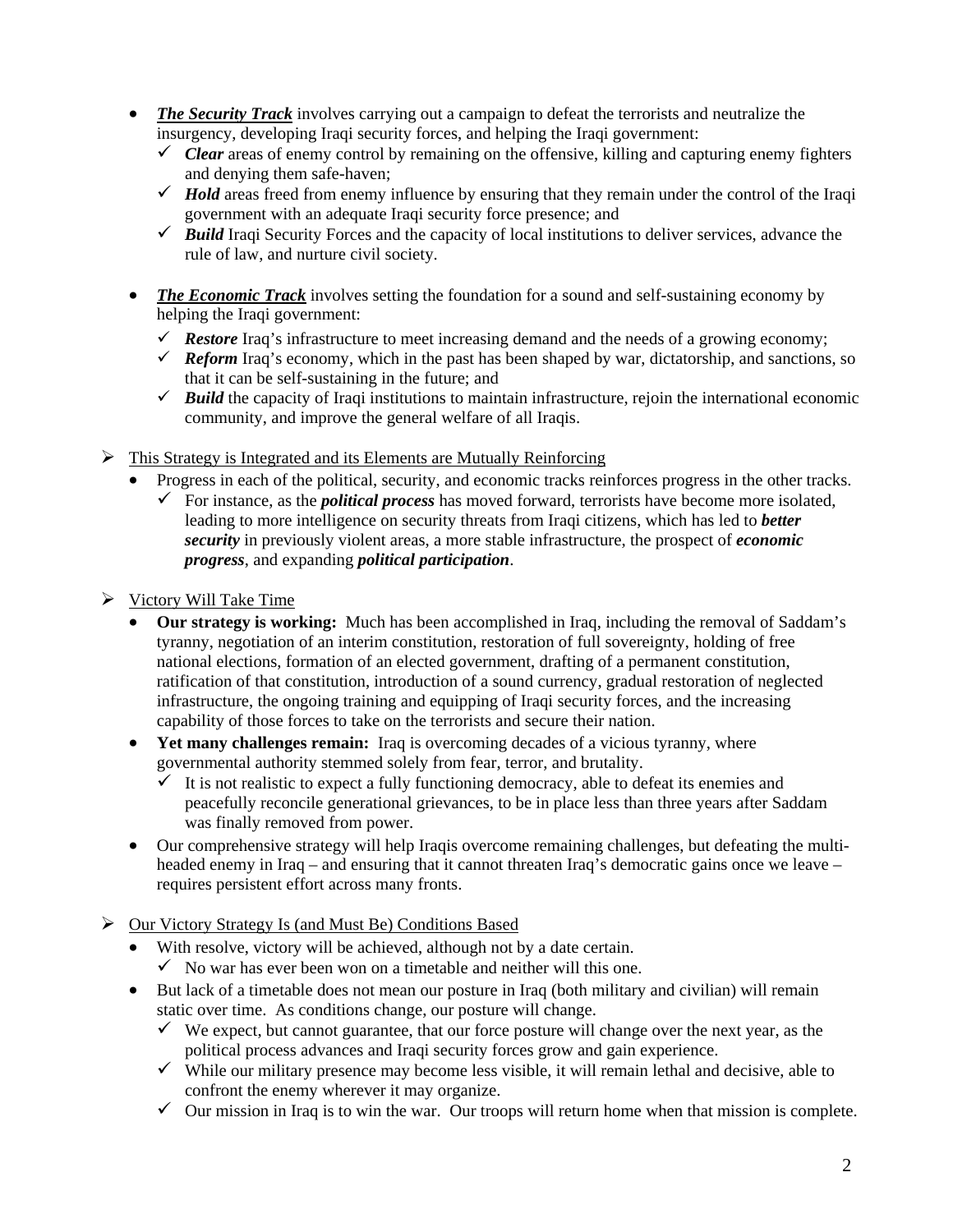# **OUR NATIONAL STRATEGY FOR VICTORY IN IRAQ:**  *Helping the Iraqi People Defeat the Terrorists and Build an Inclusive Democratic State*

#### **PART I – STRATEGIC OVERVIEW**

*"Our mission in Iraq is clear. We're hunting down the terrorists. We're helping Iraqis build a free nation that is an ally in the war on terror. We're advancing freedom in the broader Middle East. We are removing a source of violence and instability, and laying the foundation of peace for our children and grandchildren."* 

-President George W. Bush, June 28, 2003

#### **VICTORY IN IRAQ DEFINED**

As the central front in the global war on terror, success in Iraq is an essential element in the long war against the ideology that breeds international terrorism. Unlike past wars, however, victory in Iraq will not come in the form of an enemy's surrender, or be signaled by a single particular event – there will be no Battleship Missouri, no Appomattox. The ultimate victory will be achieved in stages, and we expect:

- ¾ *In the short term*:
	- An Iraq that is making steady progress in fighting terrorists and neutralizing the insurgency, meeting political milestones; building democratic institutions; standing up robust security forces to gather intelligence, destroy terrorist networks, and maintain security; and tackling key economic reforms to lay the foundation for a sound economy.

#### ¾ *In the medium term*:

• An Iraq that is in the lead defeating terrorists and insurgents and providing its own security, with a constitutional, elected government in place, providing an inspiring example to reformers in the region, and well on its way to achieving its economic potential.

#### ¾ *In the longer term*:

- An Iraq that has defeated the terrorists and neutralized the insurgency.
- An Iraq that is peaceful, united, stable, democratic, and secure, where Iraqis have the institutions and resources they need to govern themselves justly and provide security for their country.
- An Iraq that is a partner in the global war on terror and the fight against the proliferation of weapons of mass destruction, integrated into the international community, an engine for regional economic growth, and proving the fruits of democratic governance to the region.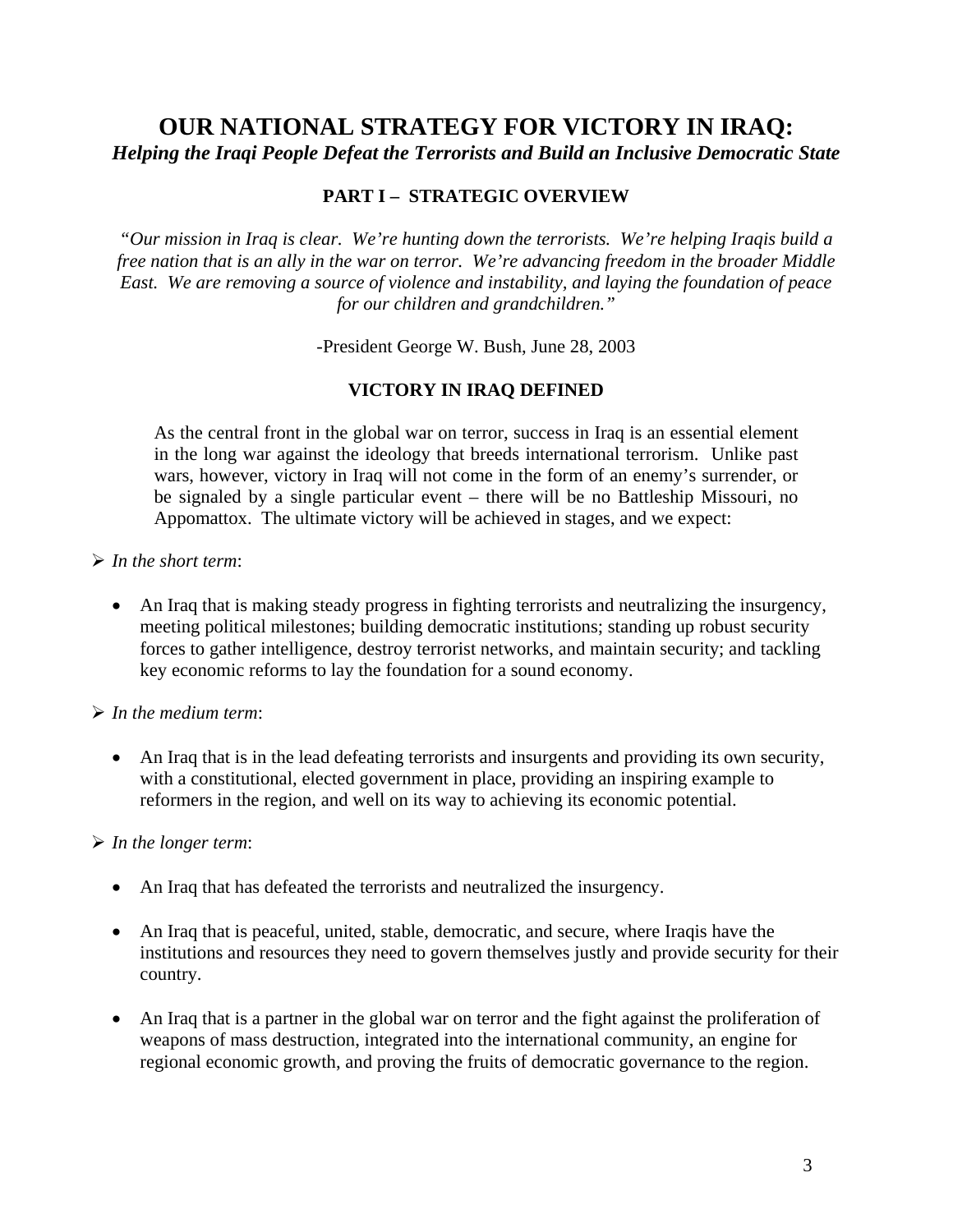## **VICTORY IN IRAQ IS A VITAL U.S. INTEREST**

 $\triangleright$  The war on terrorism is the defining challenge of our generation, just as the struggle against communism and fascism were challenges of the generations before. As with those earlier struggles, the United States is fully committed to meeting this challenge. We will do everything it takes to win.

#### ¾ **Prevailing in Iraq will help us win the war on terror**.

- *The terrorists regard Iraq as the central front in their war against humanity. And we must recognize Iraq as the central front in our war on terror.* 
	- Osama Bin Laden has declared that the "third world war…is raging" in Iraq, and it will end there, in "either victory and glory, or misery and humiliation."
	- Bin Laden's deputy Ayman al-Zawahiri has declared Iraq to be "the place for the greatest battle," where he hopes to "expel the Americans" and then spread "the jihad wave to the secular countries neighboring Iraq."
	- Al Qaida in Iraq, led by Abu Musab al-Zarqawi, has openly declared that "we fight today in Iraq, and tomorrow in the Land of the Two Holy Places, and after there the west."
		- $\checkmark$  As the terrorists themselves recognize, the outcome in Iraq success or failure is *critical to the outcome in the broader war on terrorism.*
- *What happens in Iraq will influence the fate of the Middle East for generations to come, with a profound impact on our own national security.* 
	- Ceding ground to terrorists in one of the world's most strategic regions will threaten the world's economy and America's security, growth, and prosperity, for decades to come.
	- An emerging democracy in Iraq will change the regional status quo that for decades has bred alienation and spawned the transnational terrorism that targets us today.
	- The terrorists' perverse ideology is countered by the advance of freedom and the recognition that all people have the right to live under democracy and the rule of law, free from oppression and fear, with hope and optimism for the future.

#### **THE BENEFITS OF VICTORY IN IRAQ**

- $\triangleright$  Helping the people of Iraq is the morally right thing to do America does not abandon its friends in the face of adversity. *Helping the people of Iraq, however, is also in our own national interest*.
- $\triangleright$  If we and our Iraqi partners prevail in Iraq, we will have made America: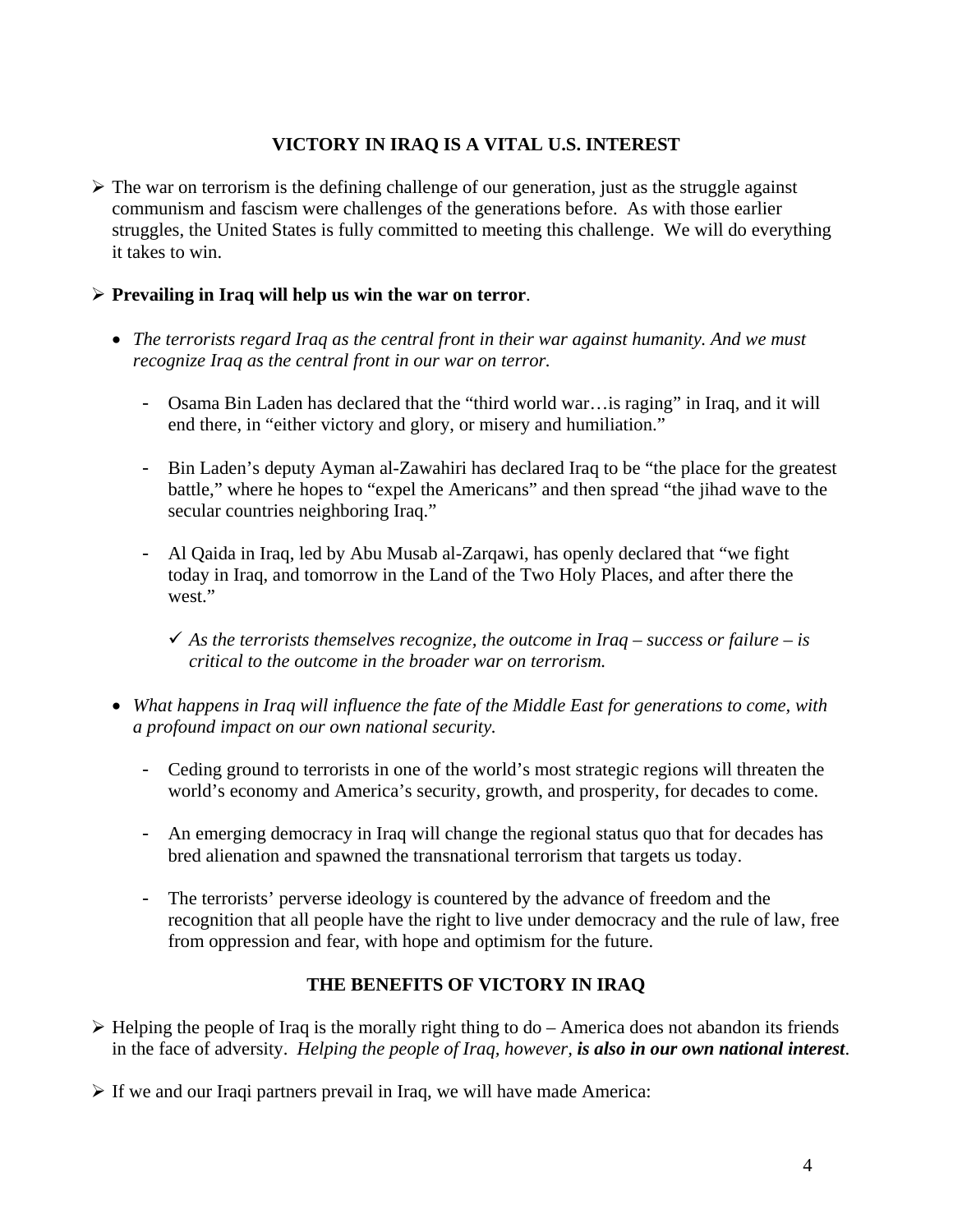- *Safer***…**
	- -by removing Saddam Hussein, a destabilizing force in a vital region, a ruthless dictator who had a history of pursuing and even using weapons of mass destruction, was a state sponsor of terror, had invaded his neighbors, and who was violently opposed to America;
	- -by depriving terrorists of a safe haven from which they could plan and launch attacks against the United States and American interests;
	- -by delivering a strategic setback to the terrorists and keeping them on the run;
	- -by delivering a decisive blow to the ideology that fuels international terrorism, proving that the power of freedom is stronger than a perverse vision of violence, hatred, and oppression.
- *Stronger***…**
	- by demonstrating to our friends and enemies the reliability of U.S. power, the strength of our commitment to our friends, and the tenacity of our resolve against our enemies;
	- by securing a new friend and partner in the fight against terrorism in the heart of the Middle East.
- *More Certain of its Future* **…**
	- politically, by bolstering democratic reformers and the prospects for peaceful, democratic governments – in a region that for decades has been a source of instability and stagnation;
	- economically, by facilitating progressive reform in the region and depriving terrorists control over a hub of the world's economy.

#### **THE CONSEQUENCES OF FAILURE**

¾ If we and our Iraqi partners fail in Iraq*, Iraq will become*:

- A safe haven for terrorists as Afghanistan once was, only this time in some of the world's most strategic territory, with vast natural resources to exploit and to use to fund future attacks.
- A country where oppression and the brutal imposition of inhumane practices, such as those of the Taliban in Afghanistan – is pervasive.
- A failed state and source of instability for the entire Middle East, with all the attendant risks and incalculable costs for American security and prosperity.

¾ Furthermore, if we and our Iraqi partners fail in Iraq, *the terrorists will have*:

- Won a decisive victory over the United States, vindicating their tactics of beheadings, suicide bombings, and ruthless intimidation of civilians, inviting more deadly attacks against Americans and other free people across the globe.
- Placed the American people in greater danger by destabilizing a vital region, weakening our friends, and clearing the way for terrorist attacks here at home. *The terrorists will be emboldened in their belief that America cannot stand and fight, but will cut and run in the face of adversity*.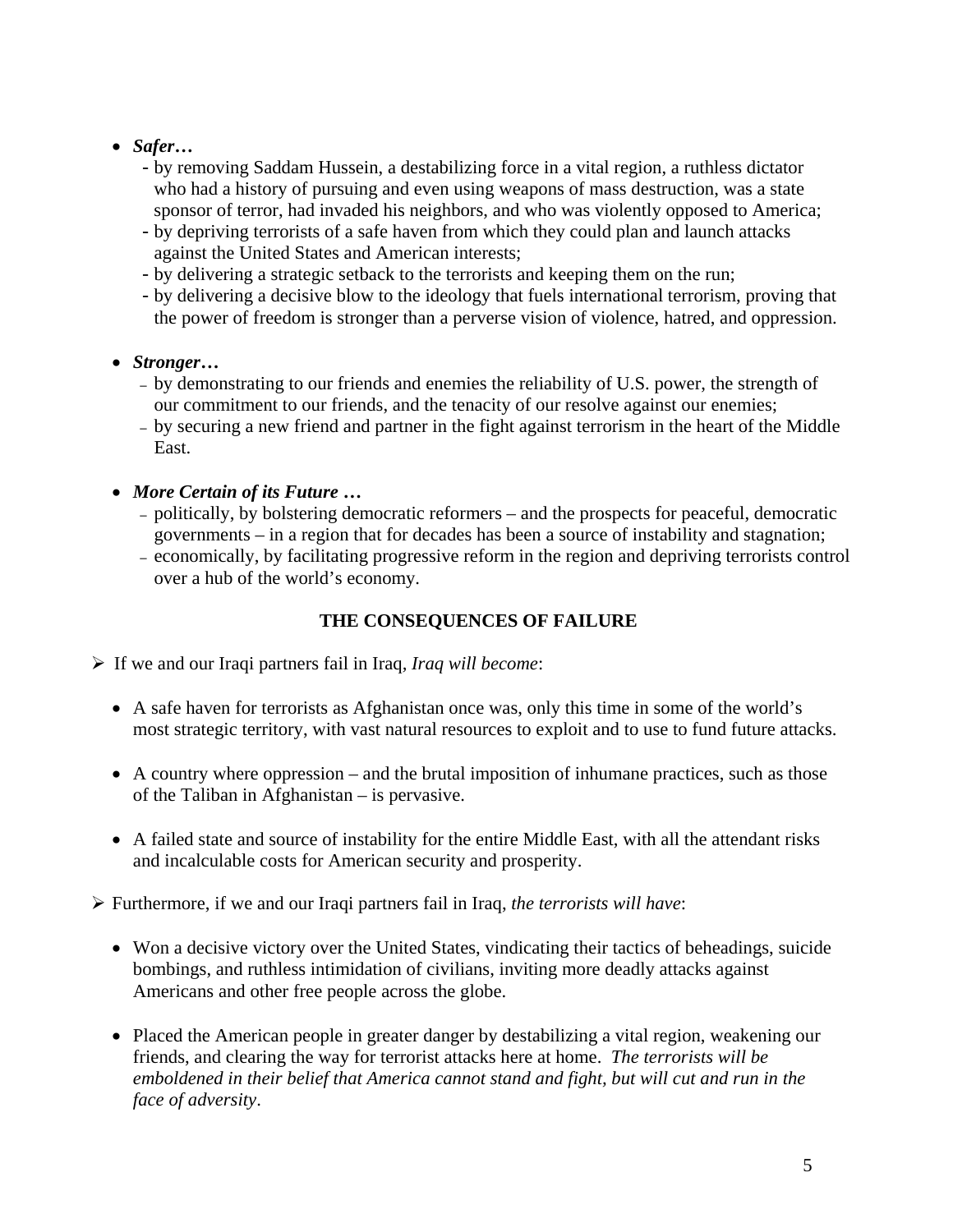- Called into question American credibility and commitment in the region and the world. Our friends and foes alike would doubt our staying power, and this would damage our efforts to counter other security threats and to advance other economic and political interests worldwide.
	- 9 *Since 1998, Al Qaida has repeatedly cited Vietnam, Beirut, and Somalia, as examples to encourage more attacks against America and our interests overseas.*
- Weakened the growing democratic impulses in the region. Middle East reformers would never again fully trust American assurances of support for democracy and pluralism in the region – *a historic opportunity, central to America's long-term security, forever lost.*

#### *If we retreat from Iraq, the terrorists will pursue us and our allies, expanding the fight to the rest of the region and to our own shores.*

## **OUR ENEMIES AND THEIR GOALS**

- $\triangleright$  The enemy in Iraq is a combination of rejectionists, Saddamists, and terrorists affiliated with or inspired by Al Qaida. These three groups share a common opposition to the elected Iraqi government and to the presence of Coalition forces, but otherwise have separate and to some extent incompatible goals.
	- **Rejectionists** are the largest group. They are largely Sunni Arabs who have not embraced the shift from Saddam Hussein's Iraq to a democratically governed state. Not all Sunni Arabs fall into this category. But those that do are against a new Iraq in which they are no longer the privileged elite. Most of these rejectionists opposed the new constitution, but many in their ranks are recognizing that opting out of the democratic process has hurt their interests.
		- 9 *We judge that over time many in this group will increasingly support a democratic Iraq provided that the federal government protects minority rights and the legitimate interests of all communities.*
	- **Saddamists and former regime loyalists** harbor dreams of reestablishing a Ba'athist dictatorship and have played a lead role in fomenting wider sentiment against the Iraqi government and the Coalition.
		- 9 *We judge that few from this group can be won over to support a democratic Iraq, but that this group can be marginalized to the point where it can and will be defeated by Iraqi forces.*
	- **Terrorists affiliated with or inspired by Al Qaida** make up the smallest enemy group but are the most lethal and pose the most immediate threat because **(1)** they are responsible for the most dramatic atrocities, which kill the most people and function as a recruiting tool for further terrorism and **(2)** they espouse the extreme goals of Osama Bin Laden – chaos in Iraq which will allow them to establish a base for toppling Iraq's neighbors and launching attacks outside the region and against the U.S. homeland.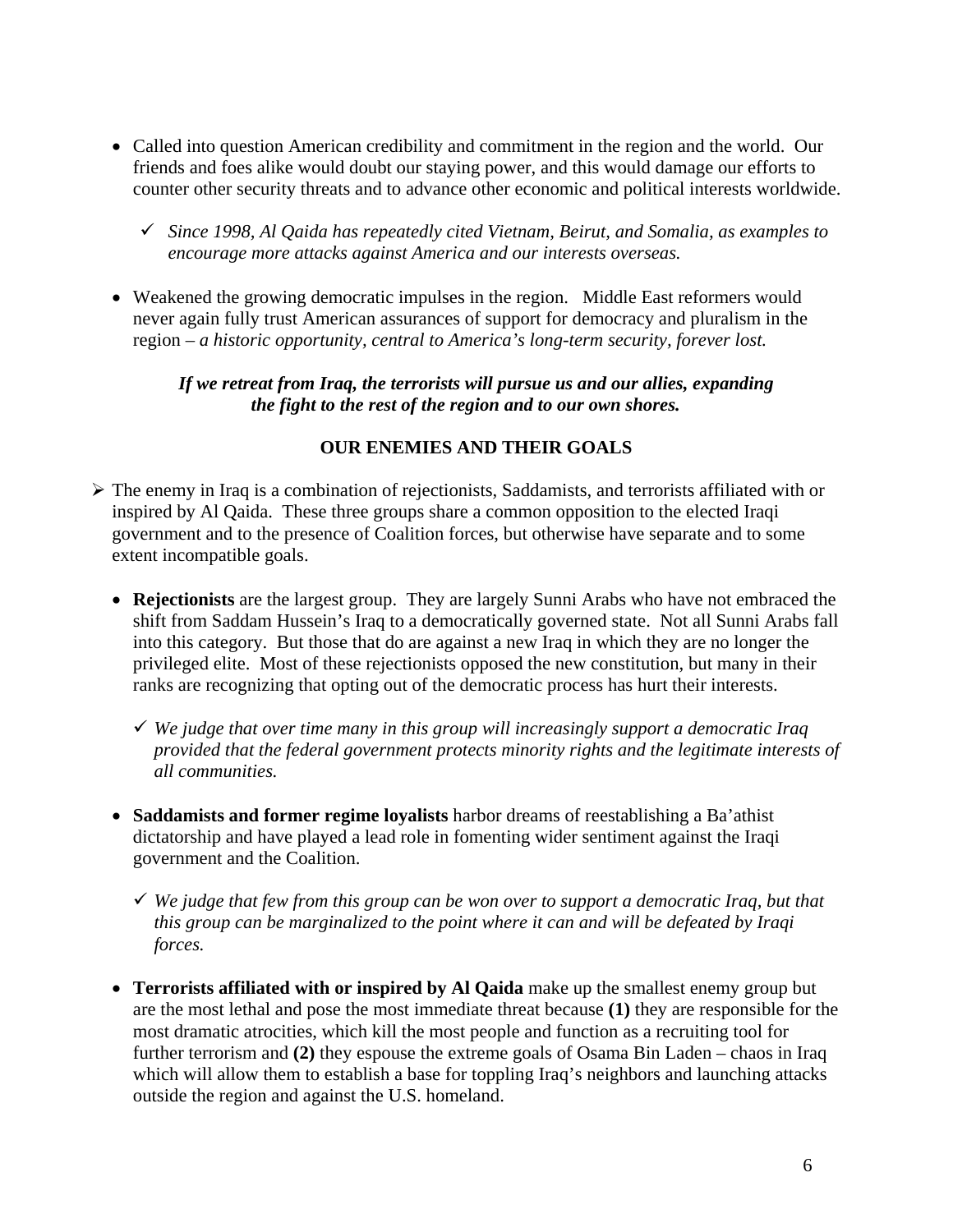- 9 *The terrorists have identified Iraq as central to their global aspirations. For that reason, terrorists and extremists from all parts of the Middle East and North Africa have found their way to Iraq and made common cause with indigenous religious extremists and former members of Saddam's regime*. *This group cannot be won over and must be defeated – killed or captured – through sustained counterterrorism operations.*
- There are other elements that threaten the democratic process in Iraq, including criminals and Shi'a religious extremists, but we judge that such elements can be handled by Iraqi forces alone and/or assimilated into the political process in the short term.

#### **THE STRATEGY OF OUR ENEMIES**

- ¾ Despite their competing goals, these disparate enemy elements share a common **operational concept:** Intimidate, coerce, or convince the Iraqi public not to support the transition to democracy by persuading them that the nascent Iraqi government is not competent and will be abandoned by a Coalition that lacks the stomach for this fight.
	- The enemy's strategy, in short, is to *intimidate*, *terrorize*, and *tear down* a strategy with short-term advantage because it is easier to tear down than to build up. But this strategy is not sustainable in the long term because it is rejected by the overwhelming mass of the Iraqi population.

#### ¾ **Enemy Lines of Action.** *The enemy seeks to …*

- Weaken the Coalition's resolve, and our resolve at home, through barbaric mass-casualty attacks, public slaughter of Iraqi civilians and hostages, infliction of casualties on Coalition forces, and use of the media to spread propaganda and intimidate adversaries.
- Destroy confidence in the Iraqi government by sabotaging key essential service (oil and electricity) nodes and by derailing the political process.
- Damage trust in Iraqi Security Forces through propaganda, infiltration, and barbaric attacks on the weak and the innocent.
- Sabotage Iraqi unity through propaganda against the Shi'a majority punctuated with attacks intended to spark sectarian conflict and civil war.
- Establish safe havens to plan attacks and conduct intimidation campaigns.
- Expand the fight to neighboring states and beyond.

# **OUR STRATEGY FOR VICTORY IS CLEAR**

¾ **Our Strategy is Clear:** We will help the Iraqi people build a new Iraq with a constitutional, representative government that respects civil rights and has security forces sufficient to maintain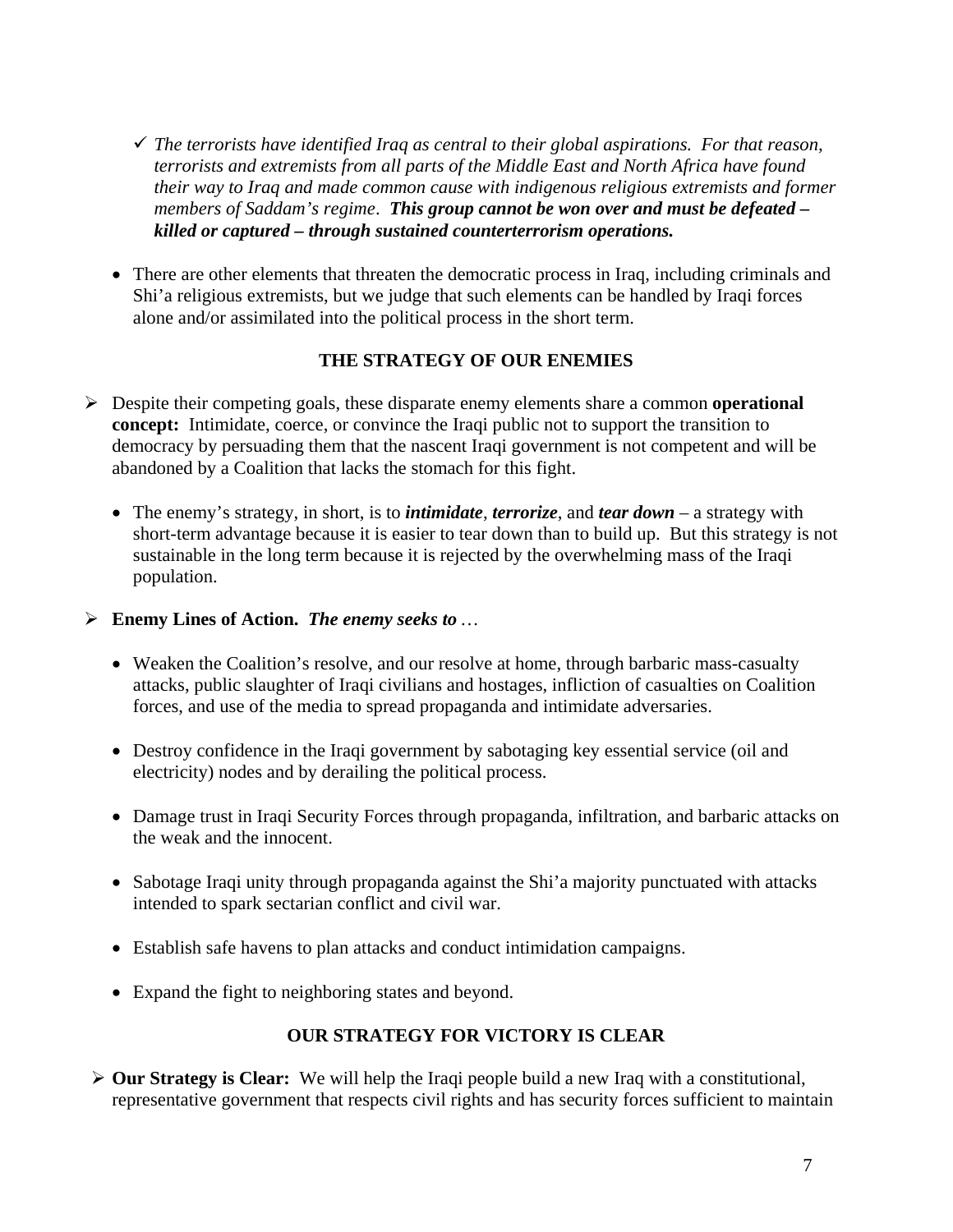domestic order and keep Iraq from becoming a safe haven for terrorists. To achieve this end, we are pursuing a comprehensive approach that involves the integrated efforts of the entire United States Government, the Iraqi government, and Coalition governments, and encourages the active involvement of the United Nations, other international organizations, and supportive regional states.

• Our strategy involves **three integrated tracks** – political, security, and economic – each with separate objectives, but together helping Iraqis to defeat the terrorists, Saddamists, and rejectionists, and secure a new democratic state in Iraq.

#### *The Political Track*  (Isolate, Engage, Build)

- **Objective:** To help the Iraqi people forge a broadly supported national compact for democratic government, thereby isolating enemy elements from the broader public.
- To achieve this objective, we are helping the Iraqi government:
	- $\checkmark$  *Isolate* hardened enemy elements from those who can be won over to a peaceful political process by countering false propaganda and demonstrating to the Iraqi people that they have a stake in a viable, democratic Iraq.
	- $\checkmark$  Engage those outside the political process and invite in those willing to turn away from violence through ever-expanding avenues of peaceful participation.
	- $\checkmark$  *Build* stable, pluralistic, and effective national institutions that can protect the interests of all Iraqis, and facilitate Iraq's full integration into the international community.

# *The Security Track*

(Clear, Hold, Build)

- **Objective:** To develop the Iraqis' capacity to secure their country while carrying out a campaign to defeat the terrorists and neutralize the insurgency.
- To achieve this objective, we are helping the Iraqi government:
	- $\checkmark$  *Clear* areas of enemy control by remaining on the offensive, killing and capturing enemy fighters and denying them safe-haven.
	- $\checkmark$  *Hold* areas freed from enemy control by ensuring that they remain under the control of a peaceful Iraqi government with an adequate Iraqi security force presence.
	- $\checkmark$  *Build* Iraqi Security Forces and the capacity of local institutions to deliver services, advance the rule of law, and nurture civil society.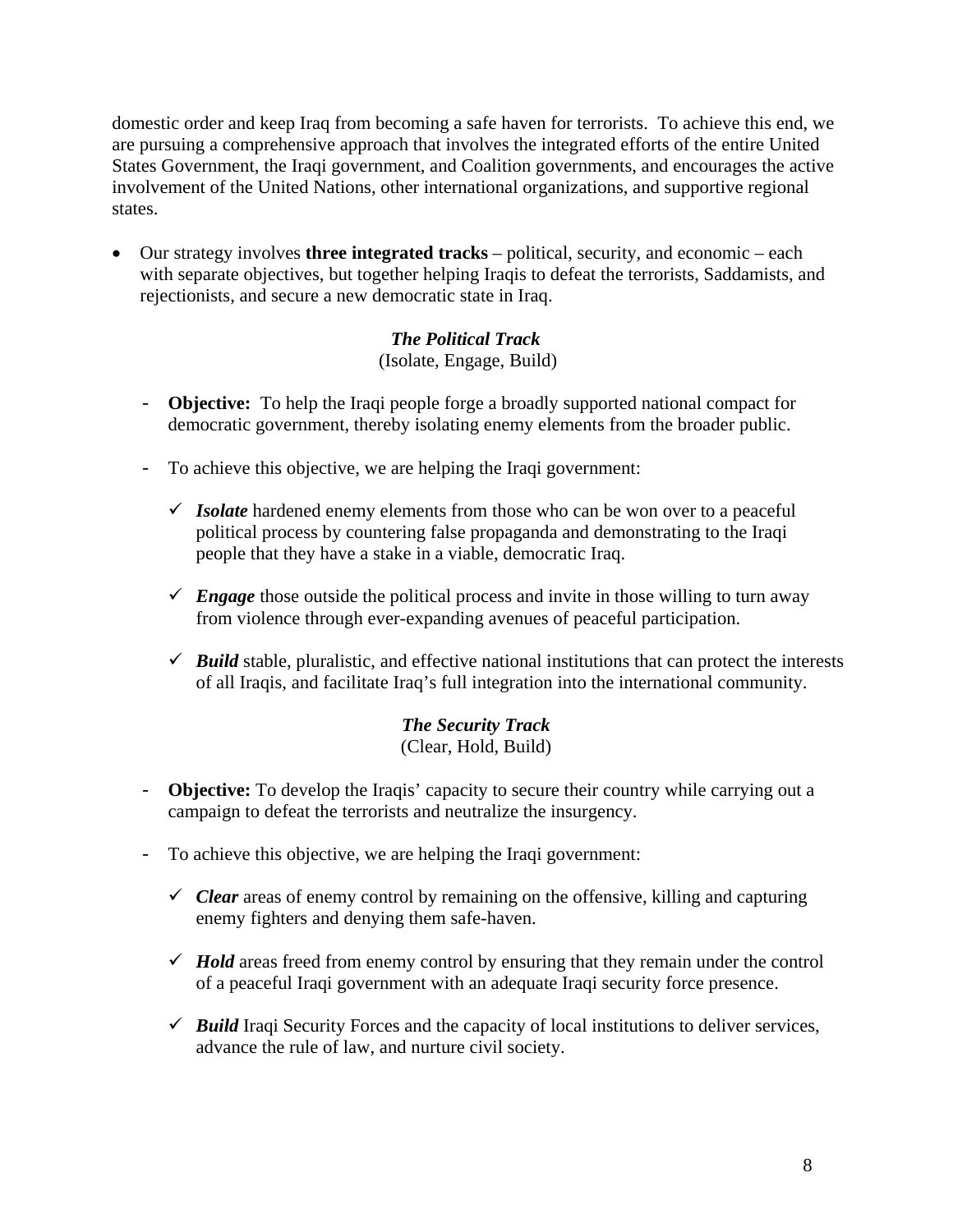#### *The Economic Track*  (Restore, Reform, Build)

- **Objective:** To assist the Iraqi government in establishing the foundations for a sound economy with the capacity to deliver essential services.
- To achieve this objective, we are helping the Iraqi government:
	- $\checkmark$  **Restore** Iraq's neglected infrastructure so it can meet increasing demand and the needs of a growing economy.
	- $\checkmark$  *Reform* Iraq's economy, which has been shaped by war, dictatorship, and sanctions, so that it can be self-sustaining in the future.
	- $\checkmark$  *Build* the capacity of Iraqi institutions to maintain infrastructure, rejoin the international economic community, and improve the general welfare of all Iraqis.

#### **THIS STRATEGY IS INTEGRATED, AND ITS ELEMENTS ARE MUTUALLY REINFORCING**

- ¾ Progress along one of the political, security, and economic tracks *reinforces progress along the other tracks*. For example:
	- As the *political process* has moved forward, terrorists have become more isolated, leading to more intelligence on their leadership and hideouts from Iraqi citizens, which has led to *better security* in previously violent areas, a more stable infrastructure, the prospect of *economic progress*, and expanding *political participation*.
	- As *security operations* in Fallujah, Mosul, Tal Afar, and elsewhere have killed or led to the capture of high-level terrorists and insurgents, residents in those areas have come forward to participate in the *political process*, registering and turning out to vote in vast numbers, and providing local residents a meaningful voice in the new Iraq.
	- As *economic activities* have progressed, ordinary citizens have returned to normal life and developed a stake in a peaceful Iraq and thus become motivated to support the *political process* and cooperate with *security forces*,
- $\triangleright$  Part II of this paper will discuss the three tracks political, security, and economic in more detail, so Americans can better understand the elements of our vital mission, the nature of our strategy, why we believe this strategy will succeed, the progress we are making, and how our government is organized to help Iraqis ensure lasting victory in Iraq.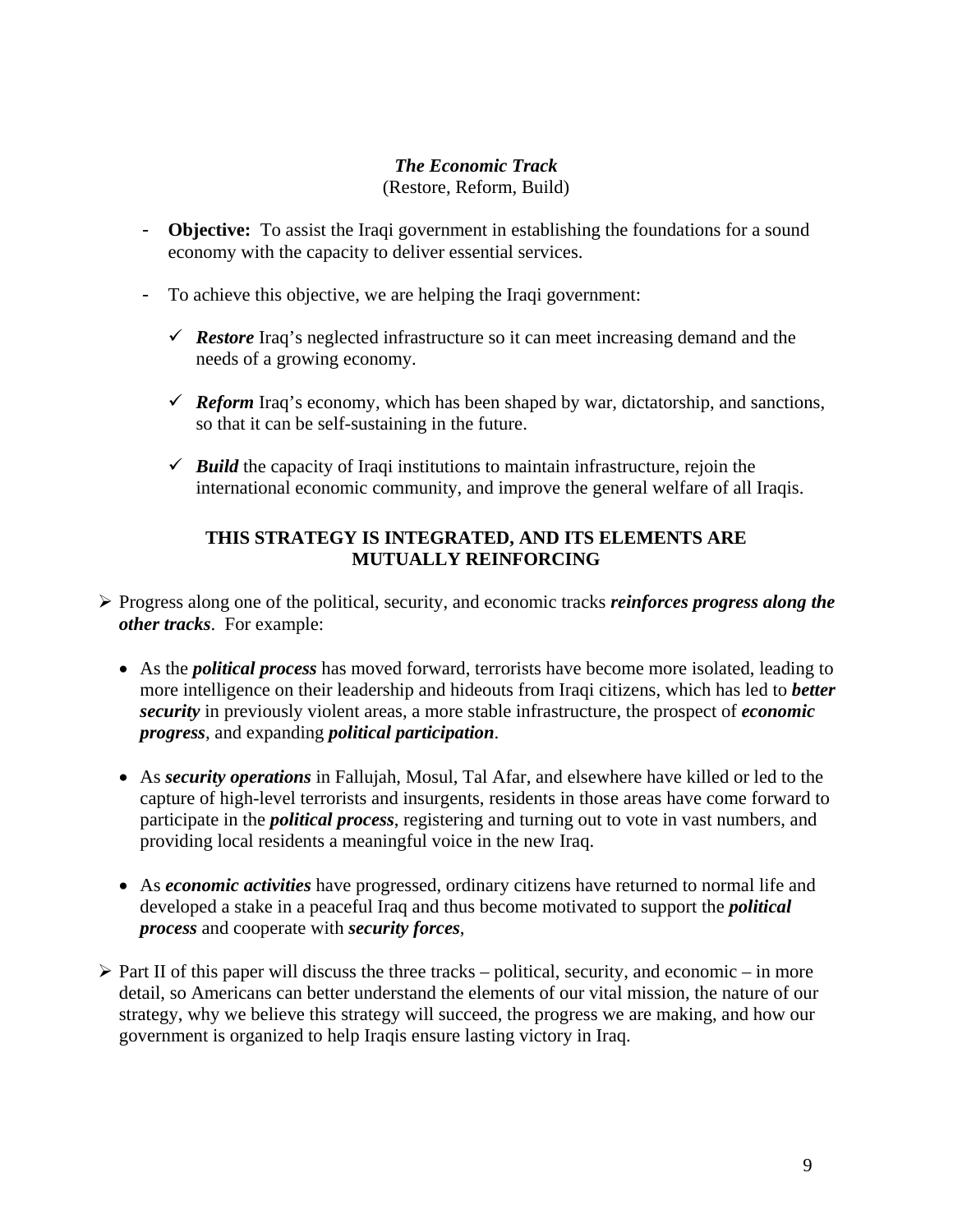#### **VICTORY WILL TAKE TIME**

¾ **Our Strategy Is Working.** Much has been accomplished in Iraq, including the removal of Saddam's tyranny, negotiation of an interim constitution, restoration of full sovereignty, holding of free national elections, formation of an elected government, drafting of a permanent constitution, ratification of that constitution, introduction of a sound currency, gradual restoration of Iraq's neglected infrastructure, and the ongoing training and equipping of Iraq's security forces.

#### • **Yet many challenges remain**:

- Iraq is overcoming decades of a vicious tyranny, under which governmental authority stemmed solely from fear, terror, and brutality. Saddam Hussein devastated Iraq, wrecked its economy, ruined its infrastructure, and destroyed its human capital. It is not realistic to expect a fully functioning democracy, able to defeat its enemies and peacefully reconcile generational grievances, to be in place less than three years after Saddam was finally removed from power.
- We and the Iraqi people are fighting a ruthless enemy, which is multi-headed, with competing ambitions and differing networks. Getting an accurate picture of this enemy, understanding its makeup and weaknesses, and defeating it, requires patience, persistence, and determined effort along all three strategic tracks.
- Terrorism and insurgencies historically take many years to defeat, through a combination of political, economic, and military tools. Iraq's violence is different from other such conflicts, where insurgents often had unified command and control or mounted a successful campaign to win the hearts and minds of the population. Nonetheless, Iraq is likely to struggle with some level of violence for many years to come.
- The neighborhood is inhospitable. Iran and Syria have failed to provide support to Iraq's new government and have in many ways actively undermined it. The region, while including some cooperative actors, has only recently mobilized to support the emergence of a democratic and stable Iraq.
- The Sunni community is still searching for strong, reliable leadership. Although many Sunnis also suffered under Saddam, leaders from their community generally associated with the Ba'ath Party, not the opposition to the regime. The Sunni religious community, moreover, is less hierarchical and more dispersed, which is reflected in Sunni politics. As a result of these realities, few Sunni leaders have spoken for the larger Sunni community in Iraq. Elections in December will produce elected Sunni leaders who can represent their community with legitimate authority.
- Many Sunnis are also coming to terms with the reality that their community no longer monopolizes power in Iraq. They are grappling with their role in a democratic country in which they are a minority, albeit with constitutional protections for minority rights and interests.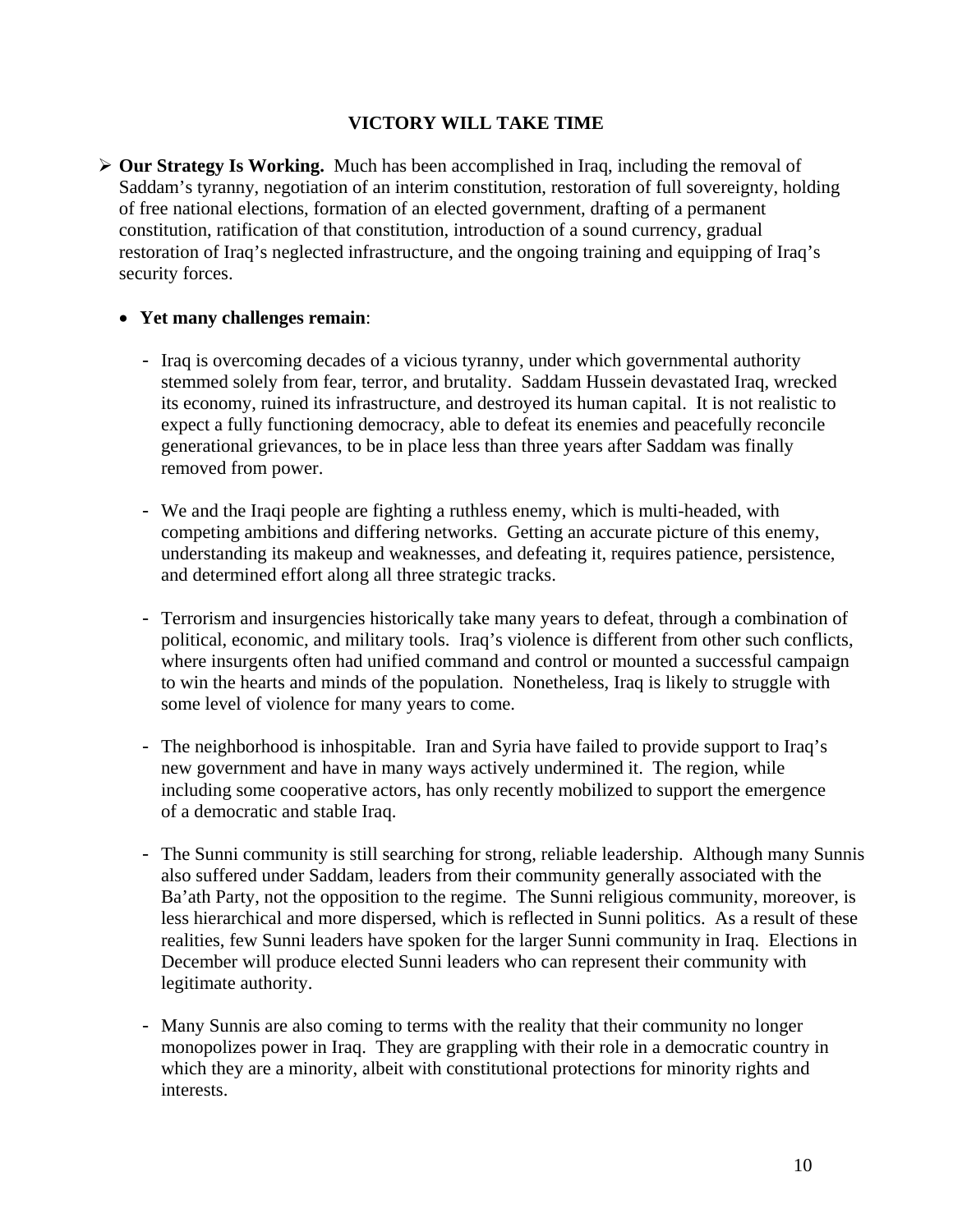- Many of Iraq's communities remain skeptical of the central government and nervous about the creation of an Iraqi state where power is concentrated in Baghdad. Their allegiance to a united Iraqi government will depend upon the central government demonstrating the will and capability to govern effectively and fairly on behalf of all Iraqis.
- Earlier efforts to correct past wrongs have sometimes alienated Sunnis who were not complicit with Saddam's crimes. Iraq's leaders need to find a middle ground – between pursuing justice for every past wrong and leaving the past unexamined.
- With democratization has come the emergence of new groups, not all of whom have shared the goal of a free, pluralistic, and democratic Iraq. Some groups – like members of the Mahdi Militia – have sought to maximize discontent with the Coalition presence and have at times clashed violently with other parties.
- The continued existence and influence of militias and armed groups, often affiliated with political parties, hamper the rule of law in some parts of Iraq. These groups have also infiltrated the police forces and sparked violent exchanges in areas of the country that are otherwise peaceful.
- Iraq's economy is still shackled with many vestiges of a highly centralized economy and stagnant and corrupt institutions. Creating new institutions, reforming old ones, and developing new policies will be necessary to encourage economic growth. The prosperity of average Iraqis will be enhanced only if Iraq reduces the massive subsidy programs that burden its economy.

#### **WHY OUR STRATEGY IS (AND MUST BE) CONDITIONS-BASED**

- $\triangleright$  Success in the short, medium, and long run will depend on progress in overcoming these challenges and on the *conditions on the ground in Iraq*. Our strategy – along the political, security, and economic tracks – is establishing the conditions for victory. These conditions include:
	- Progress in the Iraqi political process and the increasing willingness of Iraqis to forge political compromises;
	- Consolidation of gains in the training of Iraqi Security Forces (ISF);
	- Commitment to and implementation of economic reforms by Iraqi leaders;
	- Increased cooperation of Iraq's neighbors;
	- Expanded support from the international community;
	- Continued support of the American people.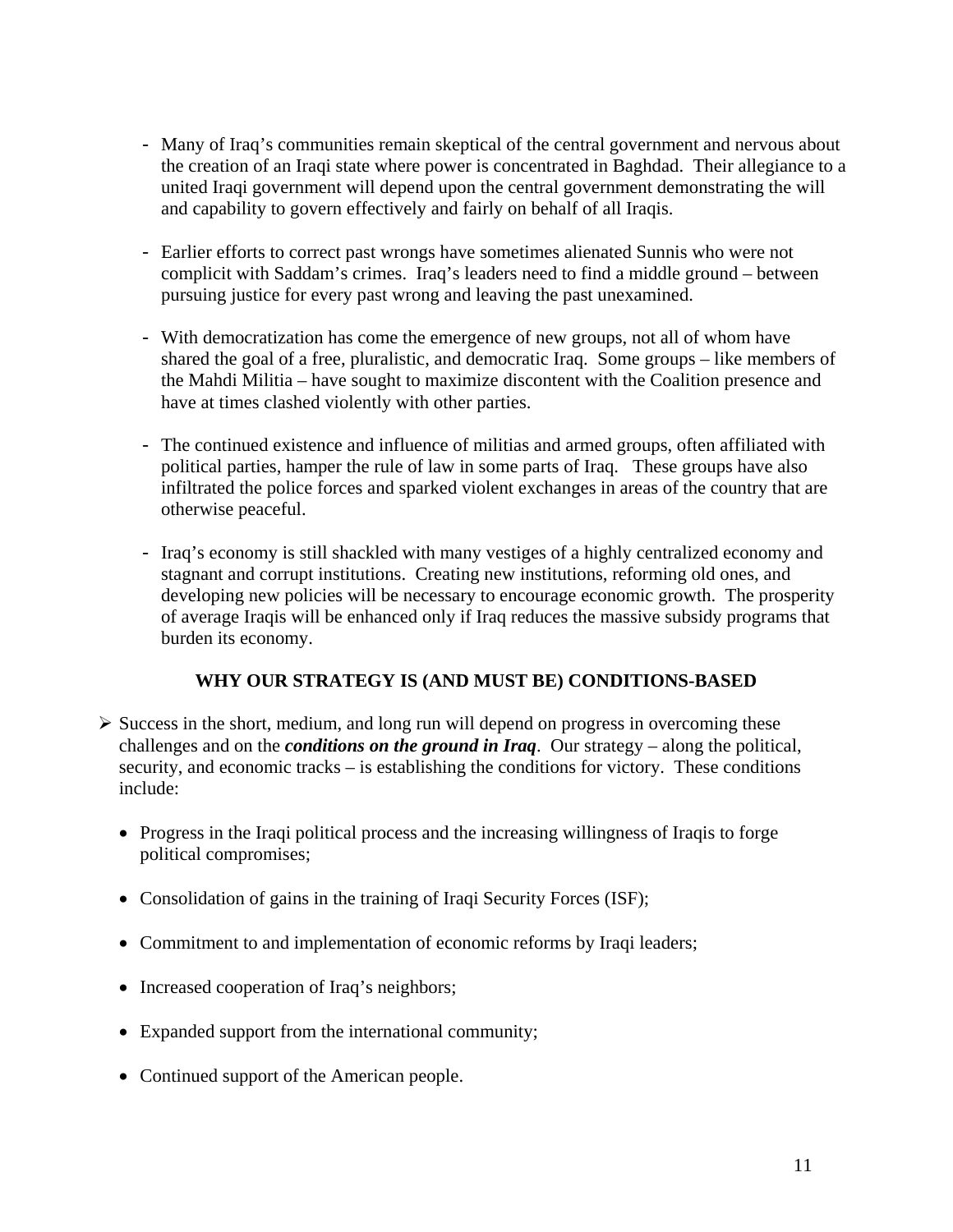- ¾ Although we are confident of victory in Iraq, *we will not put a date certain on when each stage of success will be reached* – because the timing of success depends upon meeting certain conditions, not arbitrary timetables.
	- Arbitrary deadlines or timetables for withdrawal of Coalition forces divorced from conditions on the ground – would be **irresponsible and deadly**, as they would suggest to the terrorists, Saddamists, and rejectionists that they can simply wait to win.
	- **No war has ever been won on a timetable and neither will this one.**
- $\triangleright$  Lack of a timetable, however, does not mean that the Coalition's posture in Iraq (both military and political) is static. On the contrary, *we continually adjust our posture and approaches as conditions evolve and Iraqi capabilities grow*.
	- Coalition troop levels, for example, will **increase** where necessary to defeat the enemy or provide additional security for key events like the referendum and elections. But troop levels will **decrease** over time, as Iraqis continue to take on more of the security and civilian responsibilities themselves.
	- We expect, but cannot guarantee, that our force posture will change over the next year, as the political process consolidates and as Iraqi Security Forces grow and gain experience.
		- $\checkmark$  As Iraqis take on more responsibility for security, Coalition forces will increasingly move to supporting roles in most areas. The mission of our forces will change – from conducting operations and keeping the peace, to more specialized operations targeted at the most vicious terrorists and leadership networks.
		- $\checkmark$  As security conditions improve and as Iraqi Security Forces become increasingly capable of securing their own country, our forces will increasingly move out of the cities, reduce the number of bases from which we operate, and conduct fewer patrols and convoy missions.
		- $\checkmark$  While our military presence may become less visible, it will remain lethal and decisive, able to confront the enemy wherever it may gather and organize.
	- As our posture changes over time, so too will the posture of our Coalition partners. We and the Iraqis must work with them to coordinate our efforts, helping Iraq to consolidate and secure its gains on many different fronts.

# **OUR STRATEGY TRACKS AND MEASURES PROGRESS**

- $\triangleright$  We track numerous indicators to map the progress of our strategy and change our tactics whenever necessary. Detailed reports – both classified and unclassified – are issued weekly, monthly, and quarterly by relevant agencies and military units.
	- Many of these reports with detailed metrics are released to the public, and are readily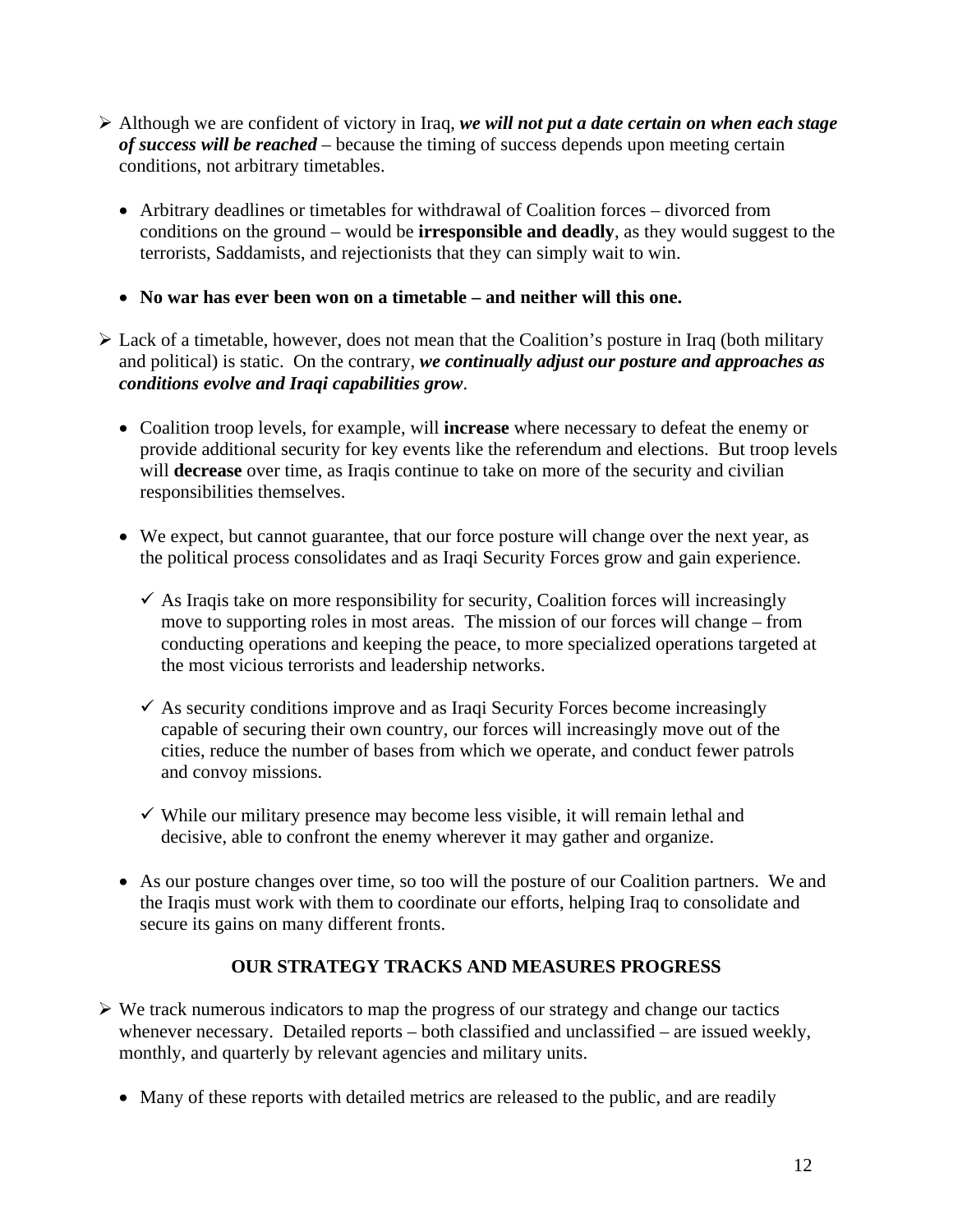accessible. For example:

- Gains in training Iraqi security forces are updated weekly at www.mnstci.iraq.centcom.mil;
- Improvements in the economy and infrastructure are collected weekly by the State Department (www.state.gov/p/nea/rls/rpt/iraqstatus/) as well as USAID, which continually updates its many ongoing programs and initiatives in Iraq (www.usaid.gov/iraq);
- Extensive reports are also made every three months to Congress, and are accessible at the State (www.state.gov/p/nea/rls/rpt/2207/) and Defense (www.defenselink.mil/pubs/) Department websites.
	- $\checkmark$  Americans can read and assess these reports to get a better sense of what is being done in Iraq and the progress being made on a daily, weekly, and monthly basis.
- Some of the most important metrics we track are:
	- **Political**: The political benchmarks set forth in U.N. Security Council Resolution 1546 and the Transitional Administrative Law; the number of Iraqis from all areas willing to participate in the political process as evidenced by voter registration and turnout.
	- **Security**: The quantity and quality of Iraqi units; the number of actionable intelligence tips received from Iraqis; the percentage of operations conducted by Iraqis alone or with minor Coalition assistance; the number of car bombs intercepted and defused; offensive operations conducted by Iraqi and Coalition forces; and the number of contacts initiated by Coalition forces, as opposed to the enemy.
	- **Economic**: GDP; per capita GDP; inflation; electricity generated and delivered; barrels of oil produced and exported; and numbers of businesses opened.
- Other indicators are also important to success, but less subject to precise measurement, such as the extent to which principles of transparency, trust in government institutions, and acceptance of the rule of law are taking hold amongst a population that has never known them.
- These indicators **have more strategic significance** than the metrics that the terrorists and insurgents want the world to use as a measure of progress or failure: number of bombings.
	- $\triangleright$  The following pages break down the three tracks of our strategy political, security, economic – and explain the logic behind them in more detail.

"*The only way our enemies can succeed is if we forget the lessons of September the 11th, if we abandon the Iraqi people to men like Zarqawi, and if we yield the future of the Middle East to men like Bin Laden. For the sake of our nation's security, this will not happen on my watch."* 

*–* President George W. Bush, June 28, 2005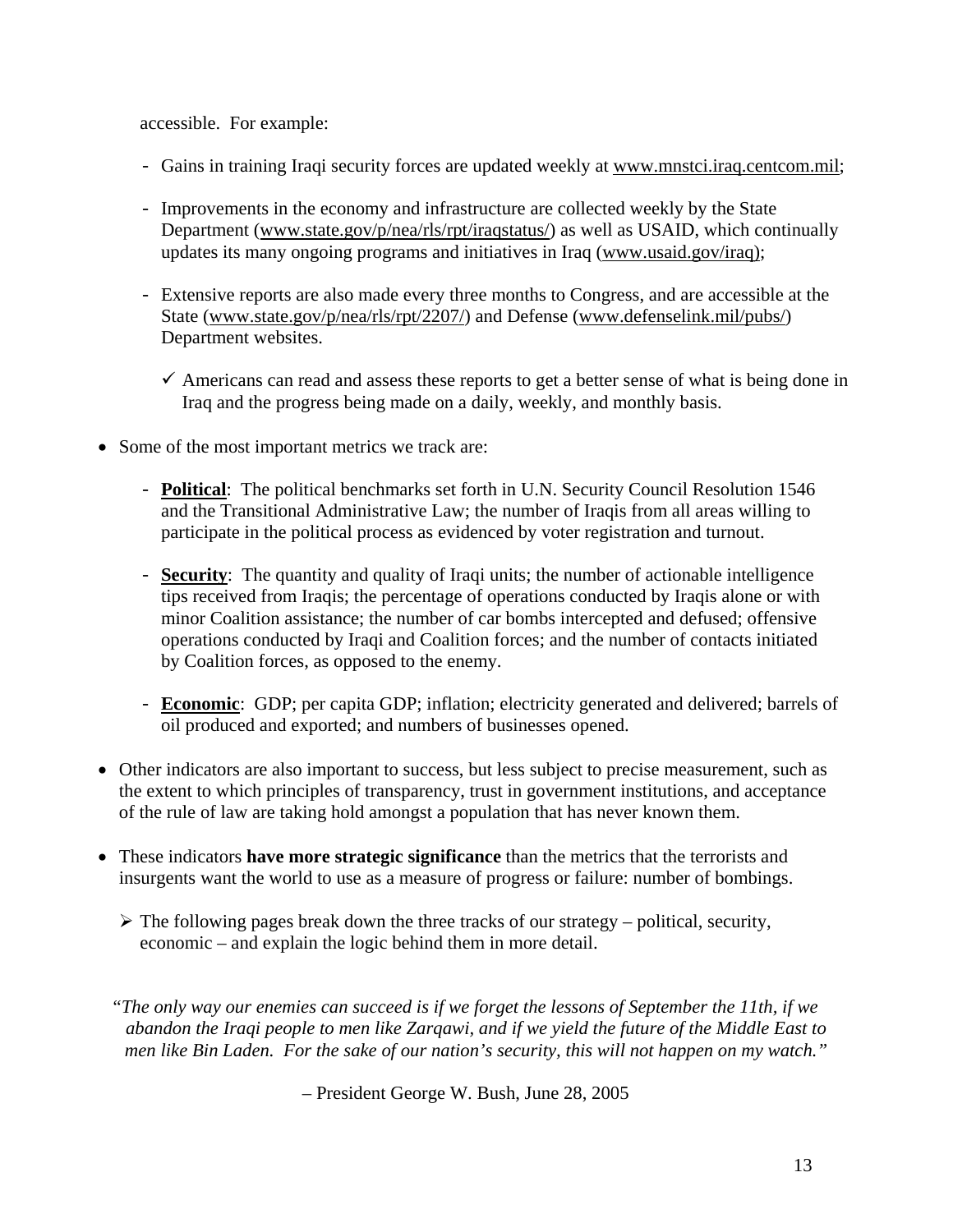# **OUR NATIONAL STRATEGY FOR VICTORY IN IRAQ:**  *Helping the Iraqi People Defeat the Terrorists and Build an Inclusive Democratic State*

#### **PART II – STRATEGY IN DETAIL**

*"America's task in Iraq is not only to defeat an enemy, it is to give strength to a friend – a free, representative government that serves its people and fights on their behalf."* 

**–** President George W. Bush, May 24, 2004

#### **THE POLITICAL TRACK IN DETAIL**

Strategic Summary: *Isolate, Engage, Build* 

¾ The political track of our strategy is based on **six core assumptions**:

- **First,** like people in all parts of the world, from all cultures and religions, when given the opportunity, the Iraqi people prefer to live in freedom rather than under tyranny.
- **Second**, a critical mass of Iraqis in all areas of the country will not embrace the perverse vision offered by the terrorists. Most rejectionists can over time be persuaded to no longer seek the privileges of dictatorship – and in exchange will embrace the rewards of democratic stability.
- **Third**, an enduring democracy is not built through elections alone: critical components include transparent, effective institutions and a national constitutional compact.
- **Fourth**, federalism is not a precursor to the breakup of Iraq, but instead is a prerequisite for a united country and better governance. Federalism allows a strong central government to exercise the powers of a sovereign state, while enabling regional bodies to make decisions that protect the interests of local populations.
- **Fifth**, it is in the fundamental interests of all Iraqi communities and of the region that Iraq stays a united country. This shared objective creates space for compromise across ethnic and religious divides and for the steady growth of national institutions.
- **Sixth**, Iraq needs and can receive the support of the region and the international community to solidify its successes.

#### **STRATEGIC LOGIC BEHIND THE POLITICAL TRACK**

¾ Our efforts and those of the Iraqis on the political track are geared toward *isolating* hard-core rejectionists by expanding avenues for political participation at all levels of government, *engaging* the region and all Iraqi communities to demonstrate that there is a place for all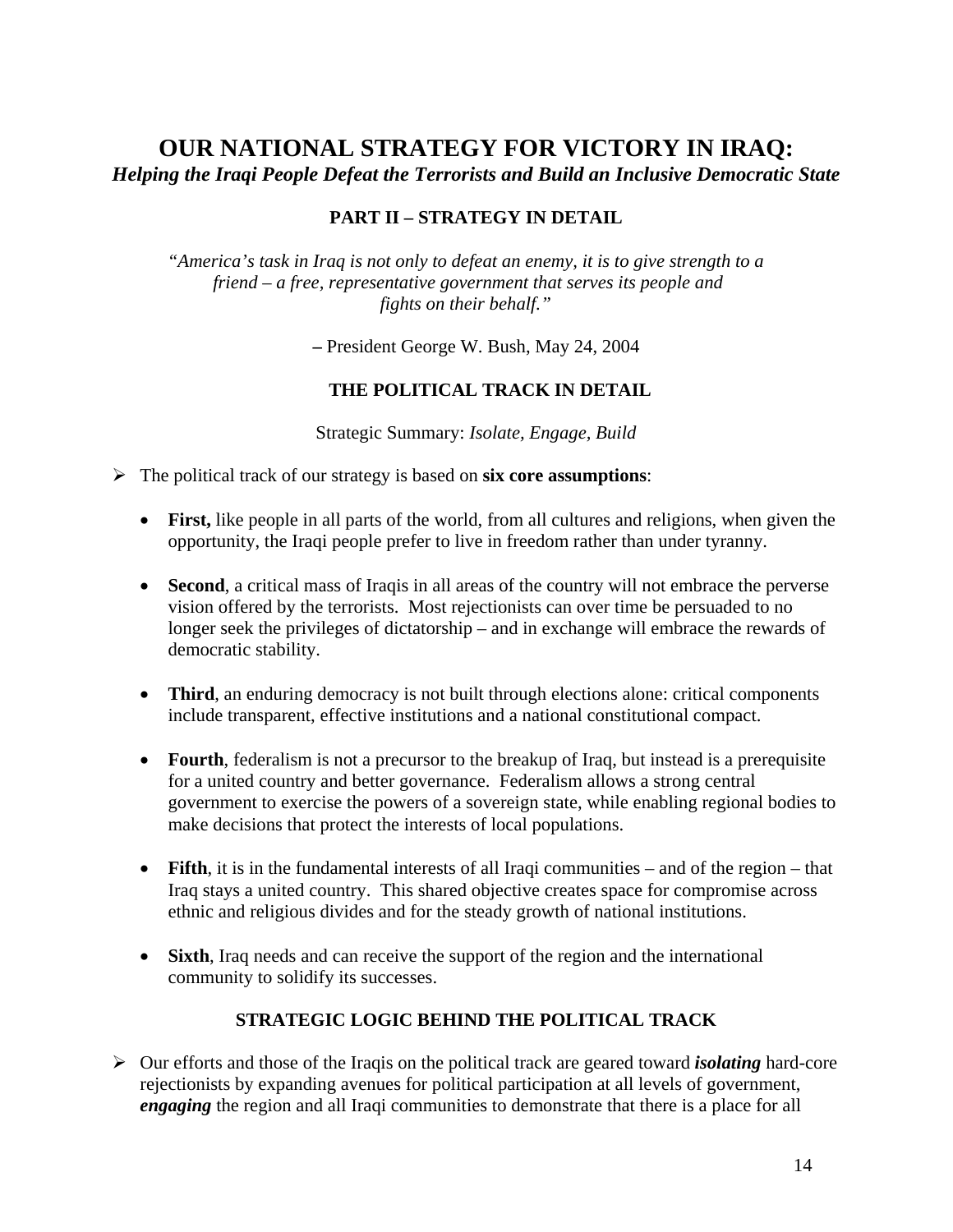groups in the new Iraq, and *building* national Iraqi institutions and international support to advance the rule of law and offer the Iraqi people a solid framework for a better and more peaceful future.

- How will this help the Iraqis with Coalition support defeat the enemy and achieve our larger goals?
	- Progress in the political process meeting political benchmarks will provide momentum against the insurgency and indicate to people "on the fence" that the old regime has passed and that the effort to build a new Iraq will succeed.
	- Inclusive institutions that offer power-sharing mechanisms and minority protections will demonstrate to disaffected Sunnis that they have influence and the ability to protect their interests in a democratic Iraq.
	- Commitment to democracy rather than other forms of governance not only is consistent with our values, but is essential to keeping the long-oppressed Shi'a and Kurds as our partners in Iraq.
	- Increasingly robust Iraqi political institutions expose the falsity of enemy propaganda that Iraq is "under occupation," with decisions being made by non-Iraqis. Such institutions also provide peaceful means for reconciliation and bridging divides.
	- Due to the historical, cultural, political, and economic links between Iraq and its neighbors, many surrounding countries can help Iraq secure its borders and encourage Sunni rejectionists to renounce violence and enter the political process.
	- Expanding international support for Iraq will demonstrate to Iraqis and the world that Iraq is a valuable member of the international community and will further broaden the political and economic support provided to Iraq.

# **PROGRESS ON THE POLITICAL TRACK**

- ¾ Our *Isolate, Engage, and Build* strategy is working:Iraqis have hit every political benchmark in their transitional political process – and are on track to hit the next one: elections in December to select a four-year government under a democratic constitution, with full participation from all of Iraq's main ethnic and religious communities.
	- In January, 8.5 million Iraqis defied terrorist threats to vote for Iraq's first freely elected national government and provincial governments.
	- In April, the elected leaders of Iraq's national legislature came together to form a diverse cabinet that represented all groups, despite election results that heavily favored the Shi'a and Kurdish communities.
	- In June, the national legislature formally invited non-elected Sunni Arab leaders to join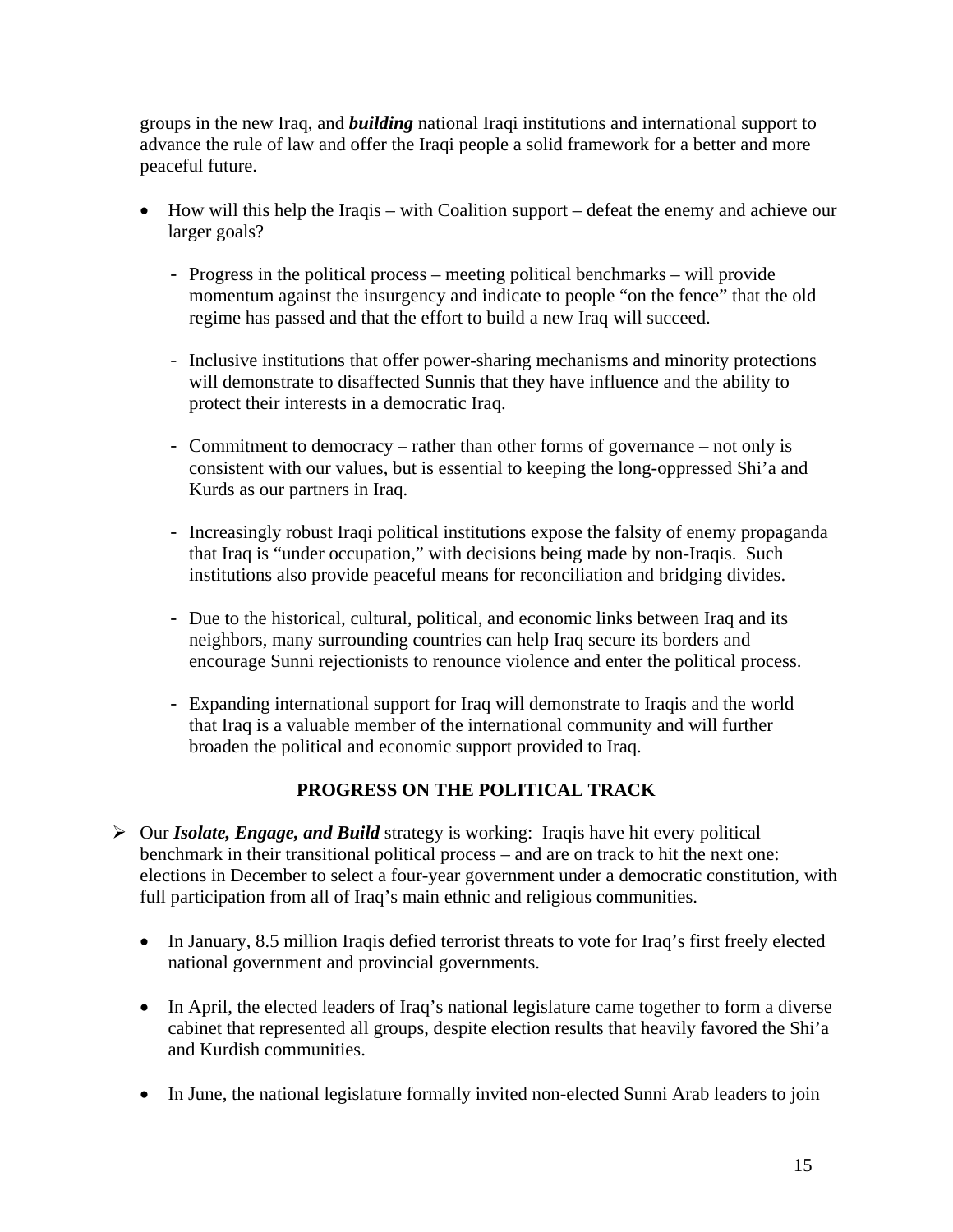constitutional negotiations, demonstrating that leaders from all communities understood the importance of a constitution with input from Iraq's major groups.

- In summer/autumn 2005, Iraq's elected national legislature and the Sunni leaders invited to join the process – drafted a constitution that was a huge step for Iraq and the region. This draft constitution invests the sovereignty of Iraq in the people and their right to vote, protects individual rights and religious freedoms, and puts forward sophisticated institutional arrangements to safeguard minority rights.
- By the end of September 2005, approximately one million new voters came forward to check their names on Iraq's voting rolls – the vast majority in Sunni areas. In October, nearly 10 million Iraqis from all areas of the country again defied terrorist threats to vote in the constitutional referendum. The constitution was ratified.
- Interest in the political process is stronger than ever. More than 300 parties and coalitions are registered for the December elections, and even those who opposed the constitution have organized for the December vote.
- In a strategic shift, Sunnis are turning to the political process to advance their interests. During the constitutional referendum, turnout in Sunni areas was strong. Although many Sunnis voted against the constitution, amendments made days before the referendum in response to Sunni requests will permit further changes after the new government is established. This and other provisions of the constitution that defer important issues to the new assembly will ensure that elected Sunni leaders are able to influence the shape of the Iraqi state.
- A recent change in the electoral process also provides all Iraqis a place in the new assembly. In the January 2005 election, representation in the assembly was directly related to turnout, which led to the depressed Sunni numbers in the body. Today's electoral system allocates representation by province, which guarantees that even if communities go to the polls in varying strengths, they will all have representation in the new assembly.
- Signs of a vibrant political life are sprouting. The constitutional drafting committee received more than 500,000 public comments on various provisions. More than 100 newspapers freely discuss political events every day in Iraq. Campaign posters are displayed openly and in increasing number in most of Iraq's major cities.
- $\triangleright$  As Iraq's political institutions mature, its judicial system has become an independent branch, better able to promote the rule of law:
	- Iraq's judiciary is organized by an independent council of judges, as in most civil law countries. Saddam Hussein's system of "secret courts" has been abolished.
	- One year ago, the Central Criminal Court of Iraq had capacity to prosecute fewer than 10 trials and investigative hearings per month. In the first two weeks of September 2005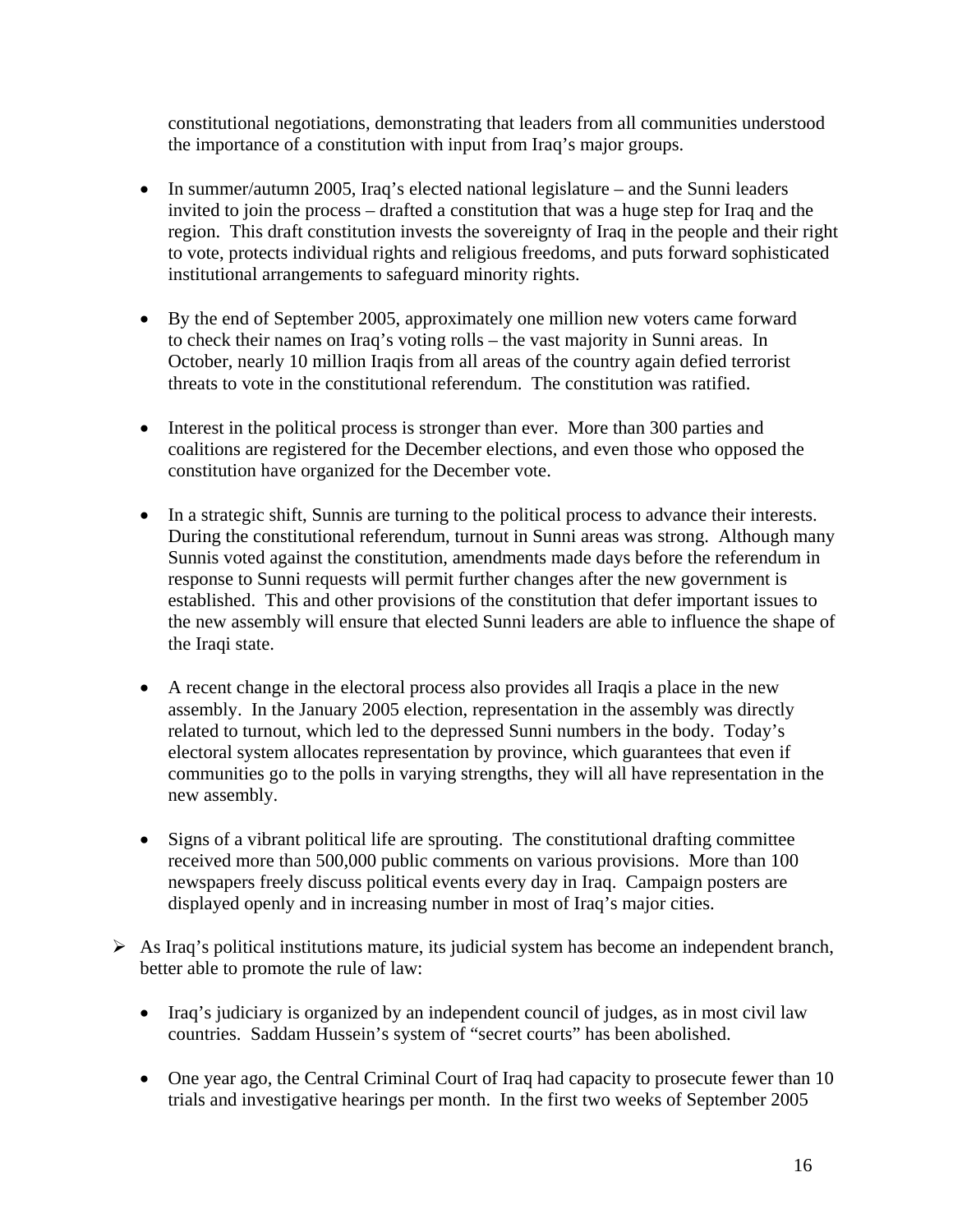alone, the Court prosecuted more than 50 multi-defendant trials, and conducted over 100 investigative hearings. The Court is now expanding its reach throughout Iraq with separate branches in local provinces.

- Hundreds of judges have been trained since the fall of Saddam Hussein. These judges are now working and resolving cases under Iraqi law. In 2003, approximately 4,000 felony cases were resolved in Iraqi courts. In 2004, they resolved more than twice that number. This year, Iraqi courts are on track to resolve more than 10,000 felony cases.
- $\triangleright$  International support for Iraq's political development is also growing:
	- The United Nations Security Council has enacted a series of unanimous resolutions that authorize the presence of Coalition forces and anchor the Iraqi political process with international backing. In November, the United Nations Security Council passed resolution 1637, which – at the request of the Iraqi government – unanimously extended authorization for the Coalition forces to operate in Iraq.
	- The United Nations is also playing an important role in Iraq's political transition, and plans to expand its capacity with hundreds of personnel located throughout the country. The Arab League, the European Union, and other important regional actors are all engaged and working to support the Iraqi political process.
	- Iraq is winning wider support from its fellow Arab states as well. In November, the Arab League hosted a meeting in Cairo to promote Iraqi national reconciliation and the political process; Iraqi leaders are being received by Arab heads of state; and many Arab countries publicly supported Iraq's constitutional referendum and called for the broad participation of all Iraqis in Iraq's political process.
	- At the same time, change is coming to the region, with Syrian occupation ended and democracy emerging in Lebanon, and free elections and new leadership in the Palestinian Territories. From Kuwait to Morocco, Jordan, and Egypt, there are stirrings of political pluralism, often for the first time in generations.

# **CONTINUED CHALLENGES IN THE POLITICAL SPHERE**

- $\triangleright$  Even with this solid progress, we and our Iraqi partners continue to face multiple challenges in the political sphere, including:
	- Ensuring that those who join the political process leave behind violence entirely;
	- Building national institutions when past divisions and current suspicions have led many Iraqis to look to regional or sectarian bodies to protect their interests;
	- Nurturing a culture of reconciliation, human rights, and transparency in a society scarred by three decades of arbitrary violence and rampant corruption;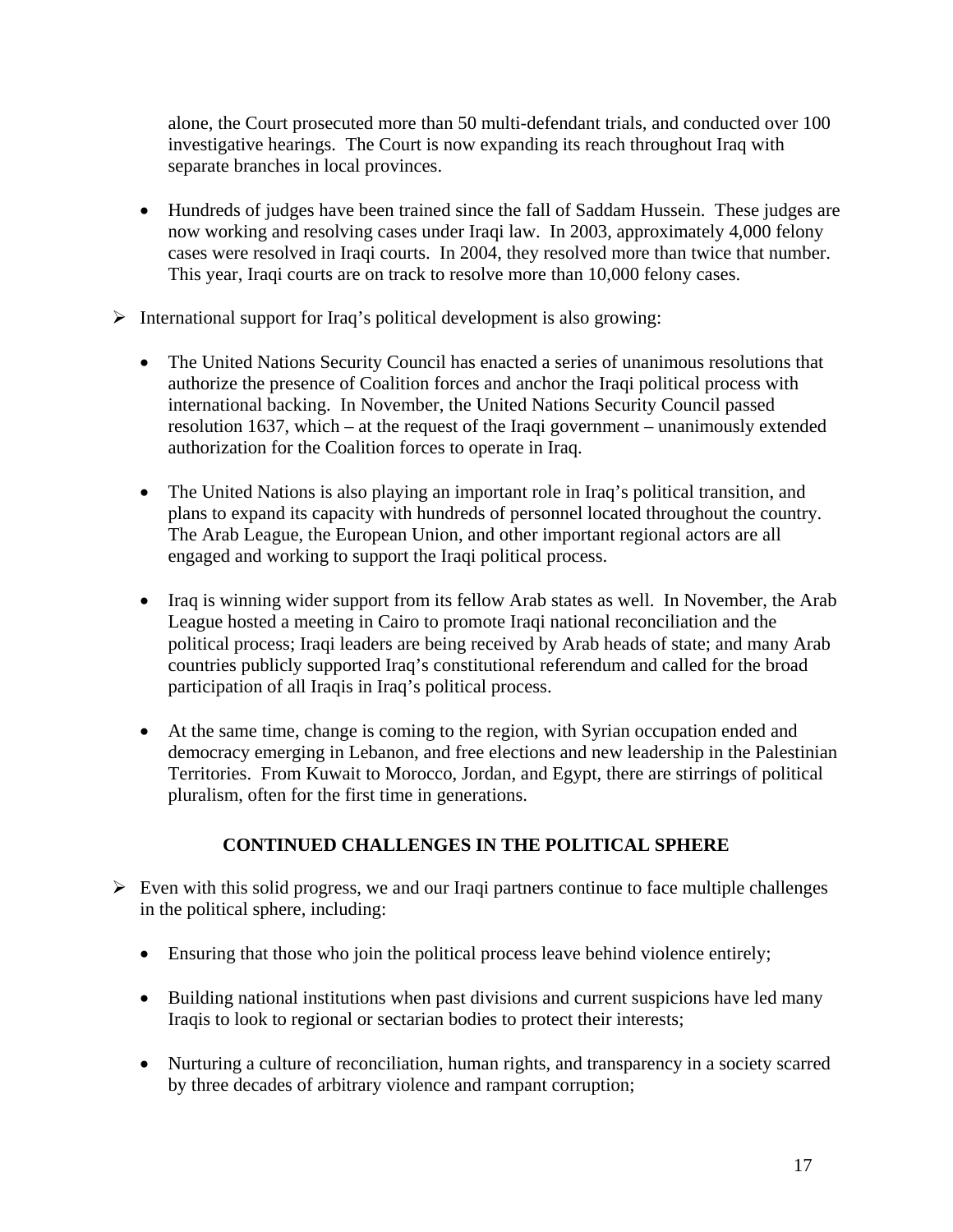- Building political movements based on issues and platforms, instead of identity;
- Encouraging cooperation across ethnic, religious and tribal divides when many wounds are still fresh and have been exacerbated by recent hardships;
- Convincing all regional states to welcome and actively support the new Iraqi state politically and financially;
- Building ministerial capacity to advance effective government and reduce corruption.

# **THE SECURITY TRACK IN DETAIL**

Strategic Summary: *Clear, Hold, Build* 

¾ The security track is based on **six core** assumptions:

- **First**, the terrorists, Saddamists, and rejectionists do not have the manpower or firepower to achieve a military victory over the Coalition and Iraqi Security Forces. They can win only if we surrender.
- **Second**, our own political will is steadfast and will allow America to keep troops in Iraq to fight terrorists while training and mentoring Iraqi forces – until the mission is done, increasing or decreasing troop levels only as conditions warrant.
- **Third**, progress on the political front will improve the intelligence picture by helping distinguish those who can be won over to support the new Iraqi state from the terrorists and insurgents who must either be killed or captured, detained, and prosecuted.
- **Fourth**, the training, equipping, and mentoring of Iraqi Security Forces will produce an army and police force capable of independently providing security and maintaining public order in Iraq.
- **Fifth**, regional meddling and infiltrations can be contained and/or neutralized.
- **Sixth**, while we can help, assist, and train, Iraqis will ultimately be the ones to eliminate their security threats over the long term.

# **STRATEGIC LOGIC BEHIND SECURITY TRACK**

- ¾ *We are helping the Iraqi Security Forces and the Iraqi government take territory out of enemy control (clear); keep and consolidate the influence of the Iraqi government afterwards (hold); and establish new local institutions that advance civil society and the rule of law in areas formerly under enemy influence and control (build).* 
	- Efforts on the security track include offensive operations against the enemy, protection of key communication and infrastructure nodes, post-conflict stabilization operations, and the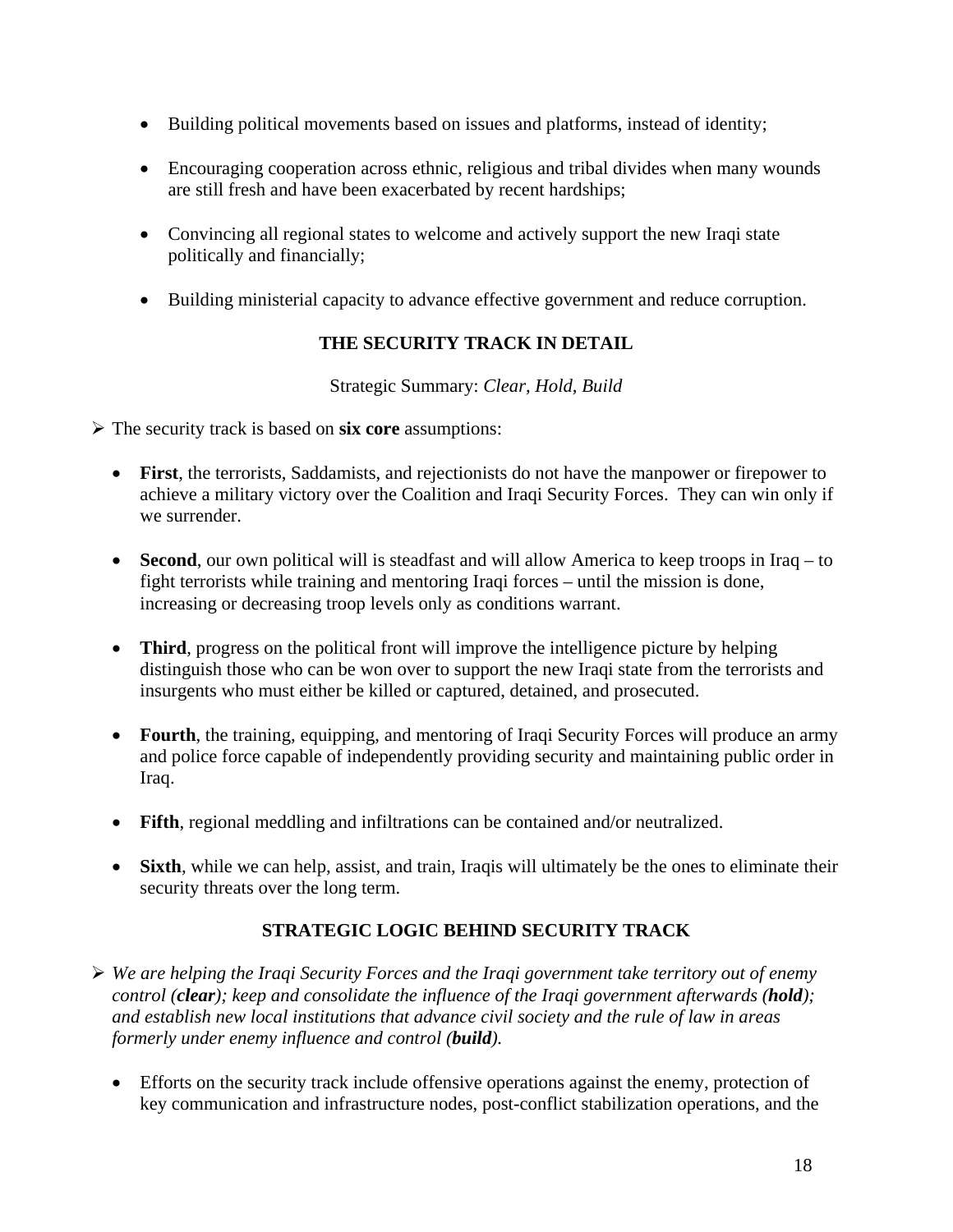training, equipping, and mentoring of Iraqi Security Forces. Coalition transition teams are embedded in all Iraqi Army battalions to provide assistance and guidance when needed.

- $\triangleright$  The model that works is clear it is resource intensive, requires commitment and resolve, and involves tools across the civilian and military spectrum, including:
	- The right balance of Coalition and Iraqi forces conducting offensive operations;
	- Preparation for such operations through contact and negotiation between local and federal Iraqi government officials;
	- Adequate Iraqi forces to provide security for the population and guard against future intimidation;
	- Cooperation with and support for local institutions to govern after Coalition forces leave;
	- Prompt disbursal of aid for quick and visible reconstruction;
	- Central government authorities who pay attention to local needs.
- $\triangleright$  How will this help the Iraqis with Coalition support defeat the enemy and achieve our larger goals?
	- Offensive operations disrupt enemy networks and deprive enemy elements of safe havens from which they can rest, train, rearm, and plan attacks against the Coalition, the Iraqi government, and Iraqi civilians.
	- Localized post-conflict operations providing security, economic assistance, and support to civilian institutions in newly cleared areas – further isolate enemy elements from the rest of the population and give Iraqis space to participate in a peaceful political process.
	- Infrastructure protection helps ensure that the Iraqi government can collect revenues and provide basic services to the people, which is critical to building confidence in the government and weaning support away from insurgents.
	- Putting capable Iraqis forward in the fight increases the overall effectiveness of U.S.-Iraqi operations, as Iraqis are better able to collect intelligence and identify threats in their neighborhoods.
	- As Iraqi forces become more and more capable, our military posture will shift, leaving Coalition forces increasingly focused on specialized counter-terrorism missions to hunt, capture, and kill terrorist leaders and break up their funding and resource networks.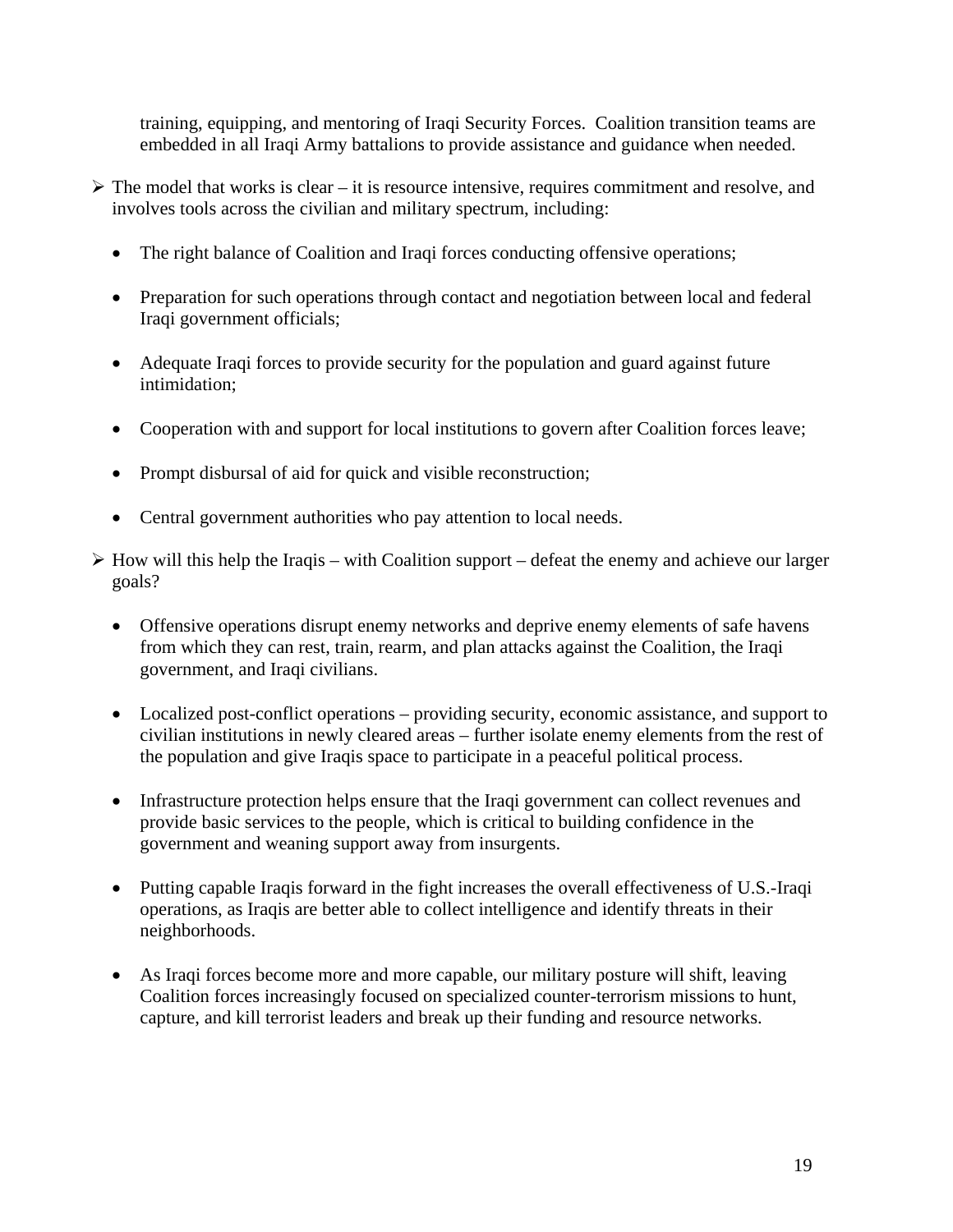#### **PROGRESS ON THE SECURITY TRACK**

- ¾ Our *clear*, *hold*, and *build* strategy is working:
	- *Significant progress has been made in wresting territory from enemy control*. During much of 2004, major parts of Iraq and important urban centers were no-go areas for Iraqi and Coalition forces. Fallujah, Najaf, and Samara were under enemy control. Today, these cities are under Iraqi government control, and the political process is taking hold. Outside of major urban areas, Iraqi and Coalition forces are clearing out hard core enemy elements, maintaining a security presence, and building local institutions to advance local reconstruction and civil society.
	- *Actionable intelligence is improving.* Due to greater confidence in the Iraqi state and growing frustration with the terrorists, Saddamists, and rejectionists, Iraqi citizens are providing more intelligence to Iraqis and Coalition forces. In March 2005, Iraqi and Coalition forces received more than 400 intelligence tips from Iraqi citizens; in August, they received 3,300, and in September more than 4,700.
	- *Iraqi forces are growing in number*. As of November 2005, there were more than 212,000 trained and equipped Iraqi Security Forces, compared with 96,000 in September of last year. In August 2004, there were five Iraqi army battalions in the fight; now more than 120 Iraqi army and police battalions are in the fight. Of these battalions, more than 80 are fighting side-by-side with Coalition forces and more than 40 others are taking the lead in the fight. More battalions are being recruited, trained, and fielded. In July 2004 there were no operational Iraqi brigade or division headquarters; now there are seven division and more than 30 brigade headquarters in the Iraqi army. In June 2004, there were no Iraqi combat support or service support battalions; now there are a half dozen operational battalions supporting fielded Iraqi units.
	- *Iraqi forces are growing in capability*. In June 2004, no Iraqi Security Force unit controlled territory. The Coalition provided most of the security in Iraq. Today, much of Baghdad province is under the control of Iraqi forces, the cities of Najaf and Karbala are controlled by Iraqi forces, and other Iraqi battalions and brigades control hundreds of square miles of territory in other Iraqi provinces. A year ago, the Iraqi Air Force had no aircraft; today its three operational squadrons provide airlift and reconnaissance support and Iraqi pilots are training on newly arrived helicopters. A year ago during the operation to liberate Fallujah, five Iraqi battalions took part in the fight. For the most part, they fell in behind Coalition forces to help control territory already seized by Coalition units. No Iraqi units controlled their own battle space. In September 2005, during Operation Restoring Rights in Tal Afar, eleven Iraqi battalions participated, controlling their own battle space, and outnumbering Coalition forces for the first time in a major offensive operation. Over the last six months, the number of patrols being conducted independently by Iraqi forces has doubled, bringing the overall percentage to nearly a quarter of all patrols in theater.
	- *Iraqis are committed to building up their security establishment*. Despite repeated and brutal attacks against Iraqi Security Forces, volunteers continue to outpace an already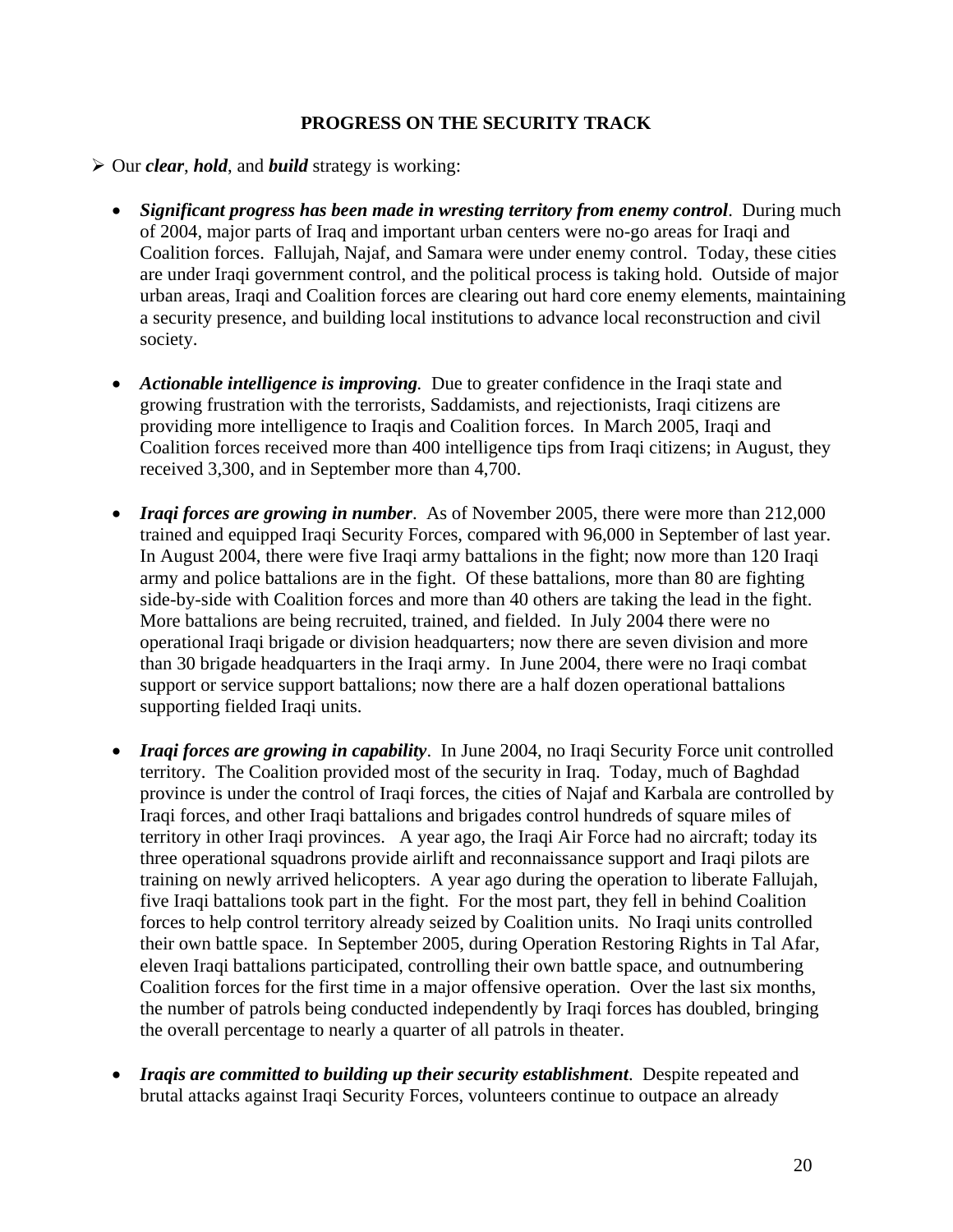substantial demand. In the past several months alone, nearly 5,000 recruits have joined from Sunni areas. In the recently cleared Tal Afar, more than 200 local volunteers have begun police training before returning to help protect their city. In Anbar, Sunnis have lined up to join the Iraqi army and police, planning to return to their home province and help protect it from terrorists.

- *Iraqis are taking on specialized missions central to overall success.* Four Strategic Infrastructure Battalions, with more than 3,000 personnel, have completed training and will soon assume the specific mission of guarding vital infrastructure nodes from terrorist attack. A Special Police Unit highly trained for hostage rescue has almost 200 operators and is conducting operations almost every week in Baghdad and Mosul. In the past several months, hundreds of Iraqi soldiers have undergone intensive special operations training and are now in the fight, hunting, killing, and capturing the most-wanted terrorist leaders.
- *Iraq is building an officer corps that will be loyal to the Iraqi government, not a particular group or tribe.* The Iraqi army now has three officer academies training the next generation of junior officers for its army. In September, NATO inaugurated a new military staff college in Baghdad that will eventually train more than 1,000 senior Iraqi officers each year. Today, however, the vast majority of Iraqi police and army recruits are being taught by Iraqi instructors. By training the trainers, we are creating an institutional capability that will allow the Iraqi forces to continue to develop and grow long after Coalition forces have left Iraq.

## **CONTINUED CHALLENGES IN THE SECURITY SPHERE**

- $\triangleright$  Even with this progress, we and our Iraqi partners continue to face multiple challenges in the security sphere, including:
	- Countering the intimidation and brutality of enemies whose tactics are not constrained by law or moral norms;
	- Building representative Iraqi security forces and institutions while guarding against infiltration by elements whose first loyalties are to persons or institutions other than the Iraqi government;
	- Neutralizing the actions of countries like Syria and Iran, which provide comfort and/or support to terrorists and the enemies of democracy in Iraq;
	- Refining our understanding of the constantly changing nature of, and relationships between, terrorist groups, other enemy elements, and their networks;
	- Addressing the militias and armed groups that are outside the formal security sector and central government command;
	- Ensuring that the security ministries as well as the fighting forces have the capacity to sustain Iraq's new army;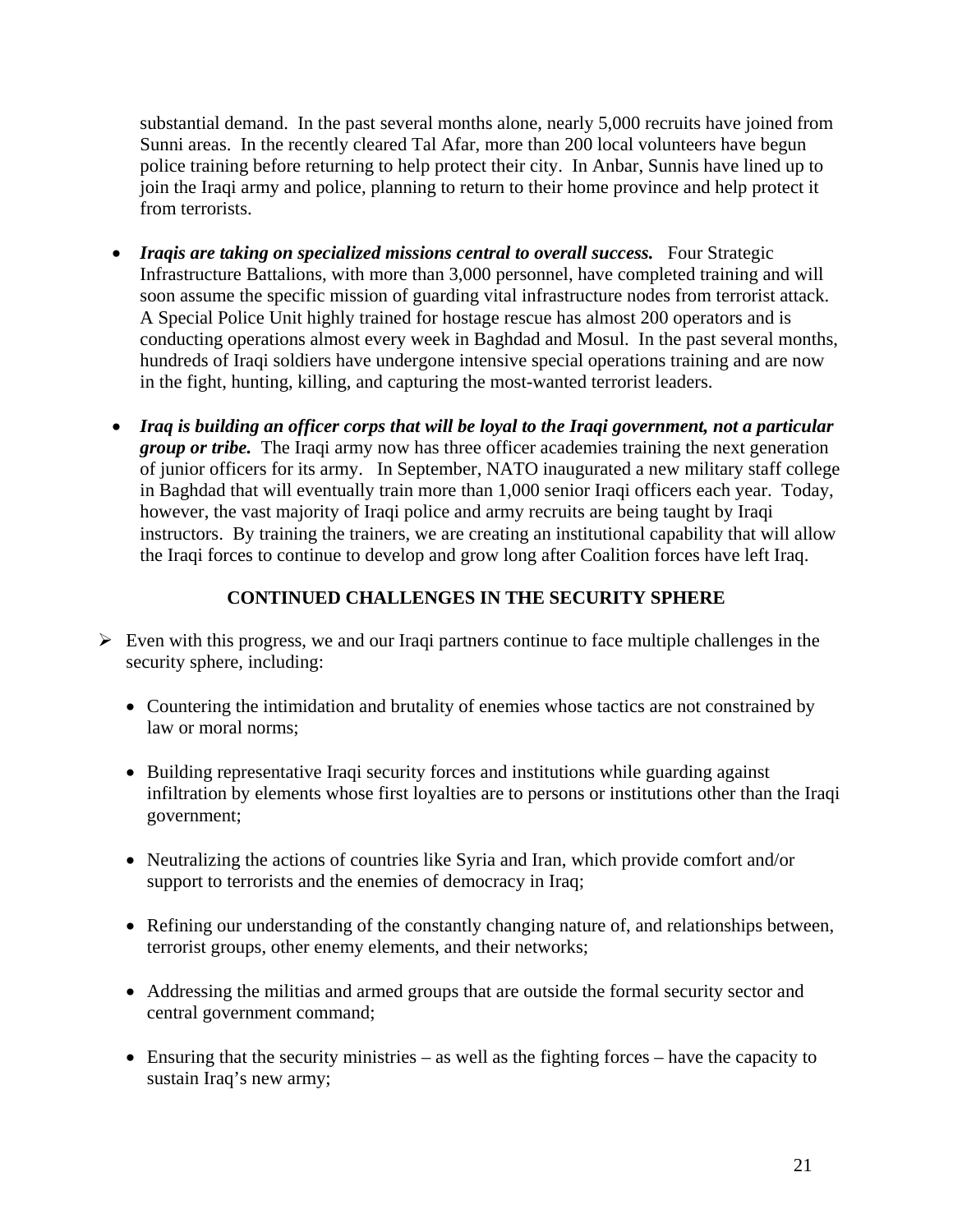• Integrating political, economic, and security tools – and synchronizing them with Iraqi government efforts – to provide the best post-conflict operations possible.

> *"My aim is 100 percent clear: all the terrorists living here, they go now. Saddam . . . it's finished. He's broken. Now is the new Iraq."*

> > -Gen. Muhammad al-Sumraa, Iraq 303rd Battalion, Haifa Street, Baghdad, August 14, 2005

# **THE ECONOMIC TRACK IN DETAIL**

Strategic Summary: *Restore, Reform, Build*

¾ The economic track is based on **six core assumptions**:

- **First**, Iraq has the potential to be not just viable, but prosperous and self-sustaining.
- **Second**, a free and prosperous Iraq is in the economic interest of everybody, including Iraq's neighbors and the greater Middle East. A flourishing Iraq can spur economic activity and reform in one of the world's most vital regions.
- **Third**, increased economic opportunity in Iraq and a growing economy will give larger numbers of Iraqis an economic stake in a peaceful country, and drain the influence of radicals and rejectionists who recruit the unemployed and thrive on resentment.
- **Fourth**, economic change in Iraq will be steady but gradual given a generation of neglect, corrosive misrule, and central planning that stifled entrepreneurship and initiative.
- **Fifth**, Iraq can be a reliable and contributing partner in the international economic community, demonstrating the fruits of good governance and transparency.
- **Sixth**, Iraq will need financial support from the region and international community as its economy transitions from being guided by command principles and hampered by poor infrastructure to a more self-sustaining posture.

#### **STRATEGIC LOGIC BEHIND THE ECONOMIC TRACK**

- $\triangleright$  Our efforts have focused on helping Iraq restore its neglected infrastructure so it can provide essential services to the population while encouraging economic reforms, greater transparency, and accountability in the economic realm. The international community has been instrumental in these efforts, but there is room for the international community to do more. Foreign direct investment, over time, will play an increasing role in fueling Iraq's economic growth.
	- How will these efforts help the Iraqis with Coalition support defeat the enemy and achieve our larger goals?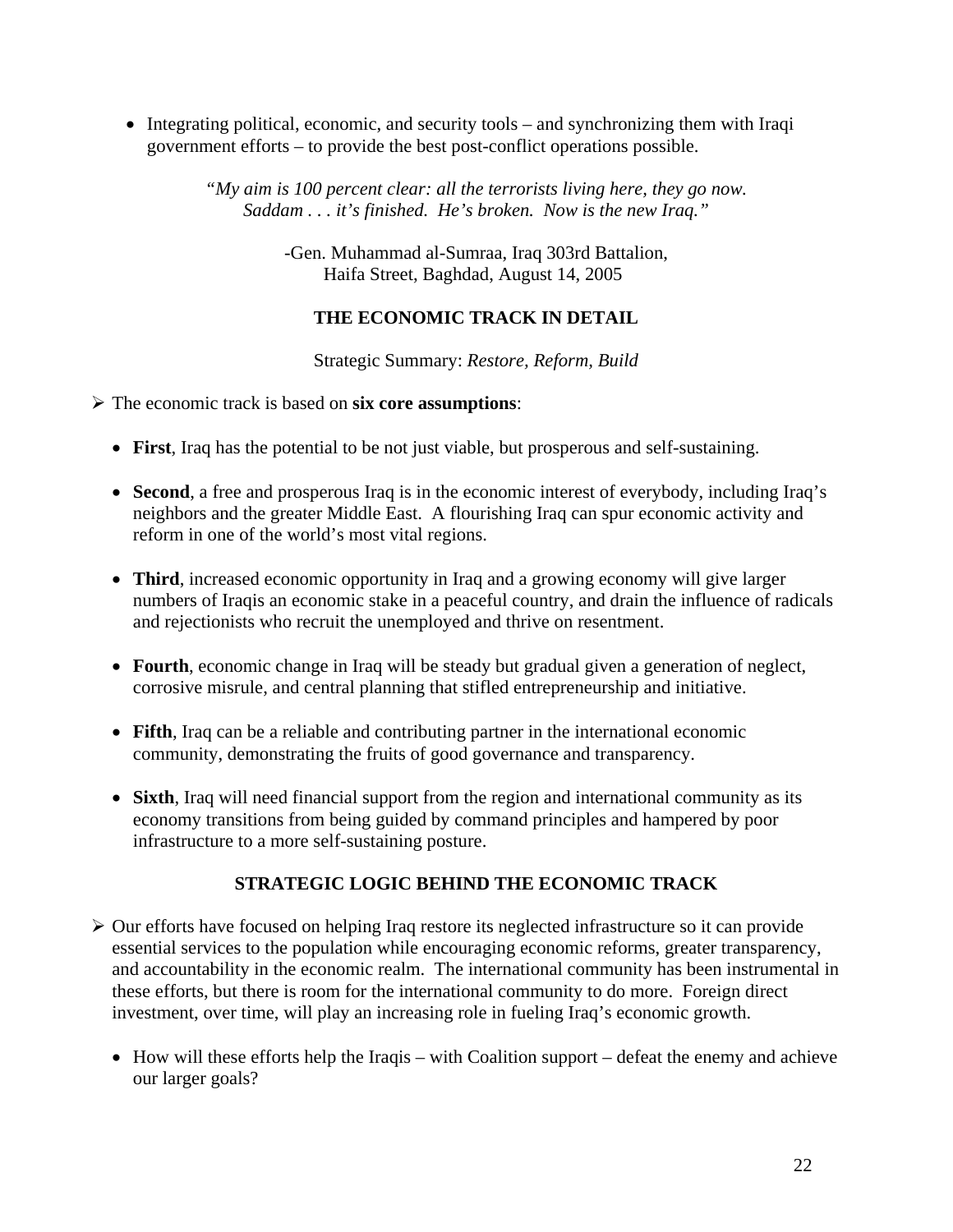- The rebuilding of Iraq's infrastructure and the provision of essential services will **increase the confidence of Iraqis** in their government and help convince them that the government is offering them a brighter future. People will then be more likely to cooperate with the government, and provide intelligence against the enemy, creating a less hospitable environment for the terrorists and insurgents.
- Efforts in the reconstruction realm have **significant implications in the security realm** when they focus on rebuilding post-conflict cities and towns. Compensation for civilians hurt by counterterrorism operations and the restoration of some economic vibrancy to areas formerly under terrorist control can help ease resentment and win over an otherwise suspicious population.
- Economic growth and reform of Saddam-era laws and regulations will be critical to ensuring that **Iraq can support and maintain** the new security institutions that the country is developing, attract new investment to Iraq, and become a full, integrated member of the international economic community.
- Economic growth and market reform and the promotion of Iraq's private sector are necessary to **expand job opportunities** for the youthful Iraqi population and decrease unemployment that makes some Iraqis more vulnerable to terrorist or insurgent recruiting.

# **PROGRESS ON THE ECONOMIC TRACK**

¾ Our *restore*, *reform*, *build*, strategy is achieving results:

- Oil production increased from an average of 1.58 million barrels per day in 2003, to an average of 2.25 million barrels per day in 2004. Iraq presently is producing on average 2.1 million barrels per day, a slight decrease due to terrorist attacks on infrastructure, dilapidated and insufficient infrastructure, and poor maintenance practices. We are helping the Iraqis address each challenge so the country can have a dependable income stream.
- Iraq's nominal GDP recovered from its nadir of \$13.6 billion in 2003 to \$25.5 billion in 2004, led primarily by the recovery of the oil sector. According to the International Monetary Fund, GDP is expected to grow in real terms by 3.7 percent in 2005 and nearly 17 percent in 2006.
- Iraq's exchange rate has been stable since the introduction of its new currency in 2004 and remains so at approximately 1,475 Iraqi Dinar/\$1. A stable currency has allowed the Central Bank of Iraq to better manage inflationary pressures.
- According to the IMF, per capita GDP, an important measure of poverty, rebounded to \$942 in 2004 (after dropping to \$518 in 2003), and is expected to continue to increase to over \$1,000 in 2005.
- Since April 2003, Iraq has registered more than 30,000 new businesses, and its stock market (established in April 2004) currently lists nearly 90 companies with an average daily trading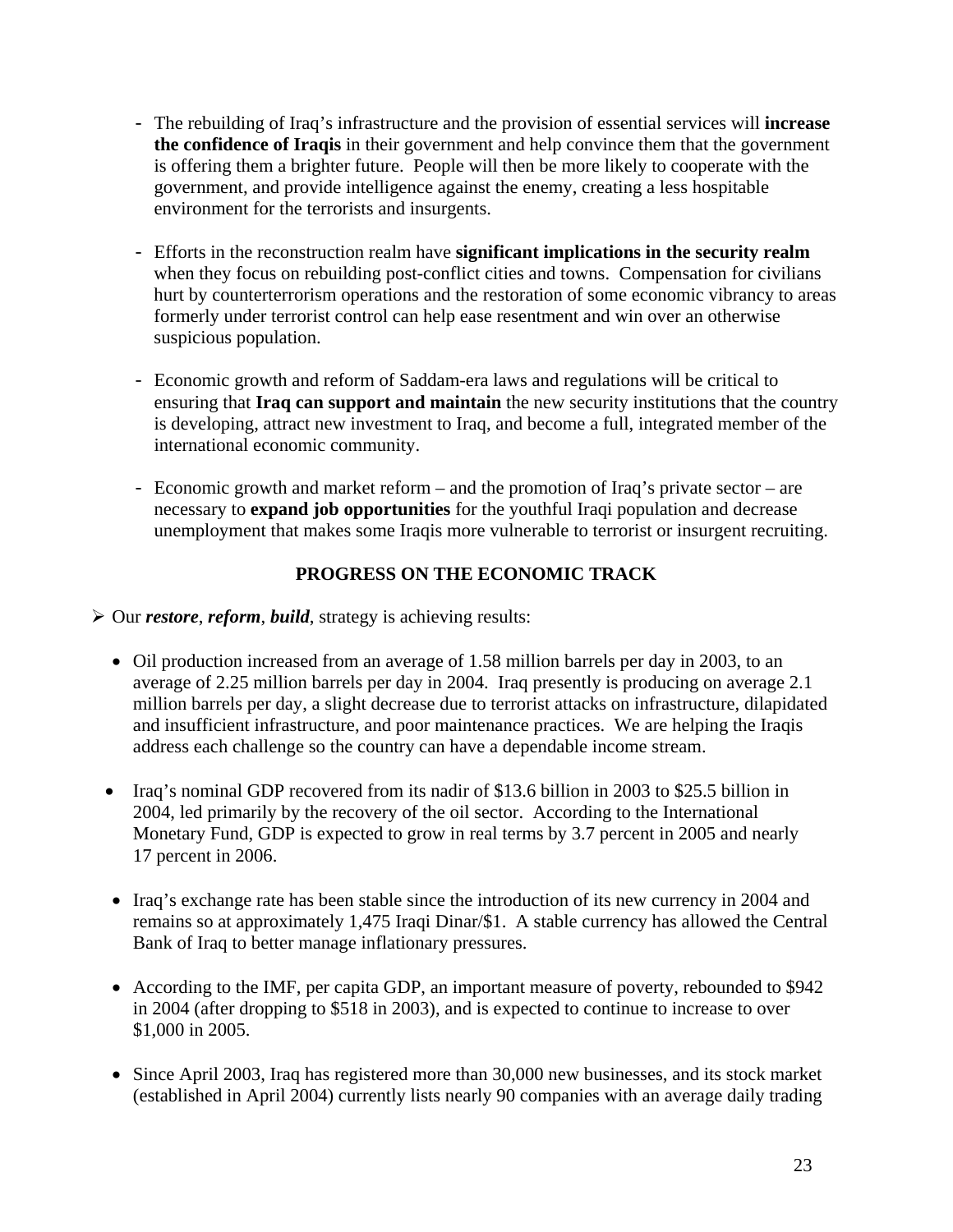volume over \$100 million (from January to May 2005), up from an average of \$86 million in 2004.

- Iraq is rejoining the international financial community: it is on the road to WTO accession, has completed its first IMF economic health report card in 25 years, and secured an agreement that could lead to as much as 80 percent reduction from the Paris Club for Saddam-era debt.
- At the October 2003 Madrid International Donors Conference, donors other than the United States pledged over \$13 billion in assistance for the reconstruction of Iraq, including \$8 billion from foreign governments and \$5.5 billion in lending from the World Bank and International Monetary Fund, to be disbursed from 2004 through 2007.
- Iraqi business leaders are decidedly optimistic about the growth of the economy as well as the growth of their own businesses.
	- *According to a September poll by Zogby International for the Center for International Private Enterprise, 77 percent of Iraqi businesses anticipate growth in the national economy over the next two years and 69 percent of respondents describe themselves as being "optimistic" about Iraq's economic future*.
- Today in Iraq there are more than 3 million cell phone subscribers. In 2003 there were virtually none.

# **CONTINUED CHALLENGES IN THE ECONOMIC SPHERE**

- $\triangleright$  Even with this progress, Iraq continues to face multiple challenges in the economic sphere, including:
	- Facilitating investment in Iraq's oil sector to increase production from the current 2.1 million barrels per day to more than 5 million per day;
	- Overcoming decades of Saddam's neglect of Iraq's basic infrastructure;
	- Preventing, repairing, and overcoming terrorist and insurgent attacks against vital infrastructure, especially electricity and oil related nodes;
	- Dealing with an increased demand for electricity;
		- The liberalization of border trade and increased salaries of Iraqis, has led to increased demand for electrical goods since 2003, which has driven up demand for electricity. At the same time, insurgent attacks and dilapidated infrastructure have complicated efforts to bring more electricity on-line. The Iraqis, with our assistance, are working to ease electricity constraints by providing greater security to transmission lines, investing in new generation capacity, and evaluating the prospects of using natural gas – as opposed to inefficient fuels – to keep generators running.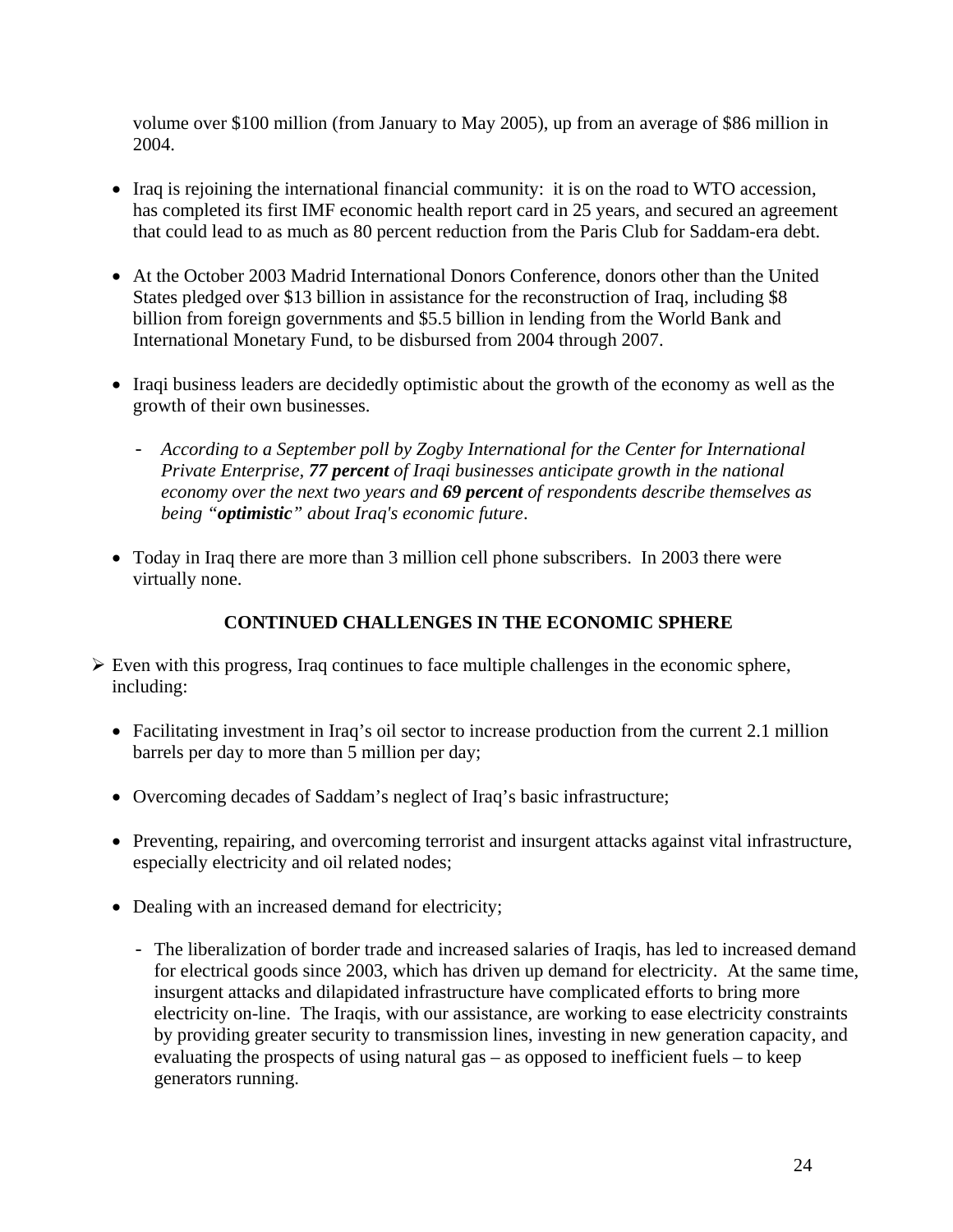- Creating a payment system and a banking infrastructure that are responsive to the needs of the domestic and international communities, and that allow transactions involving possible money laundering, terrorist financing and other financial crimes to be detected;
- Balancing the need for economic reform particularly of bloated fuel and food subsidies with political realities;
- Building the administrative and technical capacities of Iraqi ministries;
- Ensuring as much reconstruction assistance as possible flows to Iraqi entities (ministries and businesses);
- Encouraging local and regional capacity building after decades of a highly centralized government, so that reconstruction and essential services can be more evenly distributed throughout Iraq;
- Facilitating progress toward a market-oriented economy by reforming commercial laws and other bureaucratic obstacles to attract investment and private sector involvement;
- Encouraging many in the region and the international community to disburse their pledges more quickly and contribute even greater resources to Iraq's reconstruction.

# **ORGANIZATION FOR VICTORY**

# **The 8 Strategic Pillars**

- ¾ Our strategy for victory along the political, security, and economic tracks incorporates **every aspect of American power**, with assistance from agencies throughout the federal government, and the involvement of the United Nations, other international organizations, Coalition countries, and other supportive countries and regional states. *It is predicated on the belief that we must marshal these resources to help Iraqis overcome the challenges remaining before them.*
	- Our strategy is **comprehensive**, and relies on a sustained and courageous effort by hundreds of thousands of Americans and Coalition partners, military and civilian, in the security, political, economic, and diplomatic realms – in addition to the millions of Iraqis they work with everyday.
	- To organize these efforts, we have broken down our political/security/economic strategy into **eight pillars** or strategic objectives:
		- 1. Defeat the Terrorists and Neutralize the Insurgency
		- 2. Transition Iraq to Security Self-Reliance
		- 3. Help Iraqis Form a National Compact for Democratic Government
		- 4. Help Iraq Build Government Capacity and Provide Essential Services
		- 5. Help Iraq Strengthen its Economy
		- 6. Help Iraq Strengthen the Rule of Law and Promote Civil Rights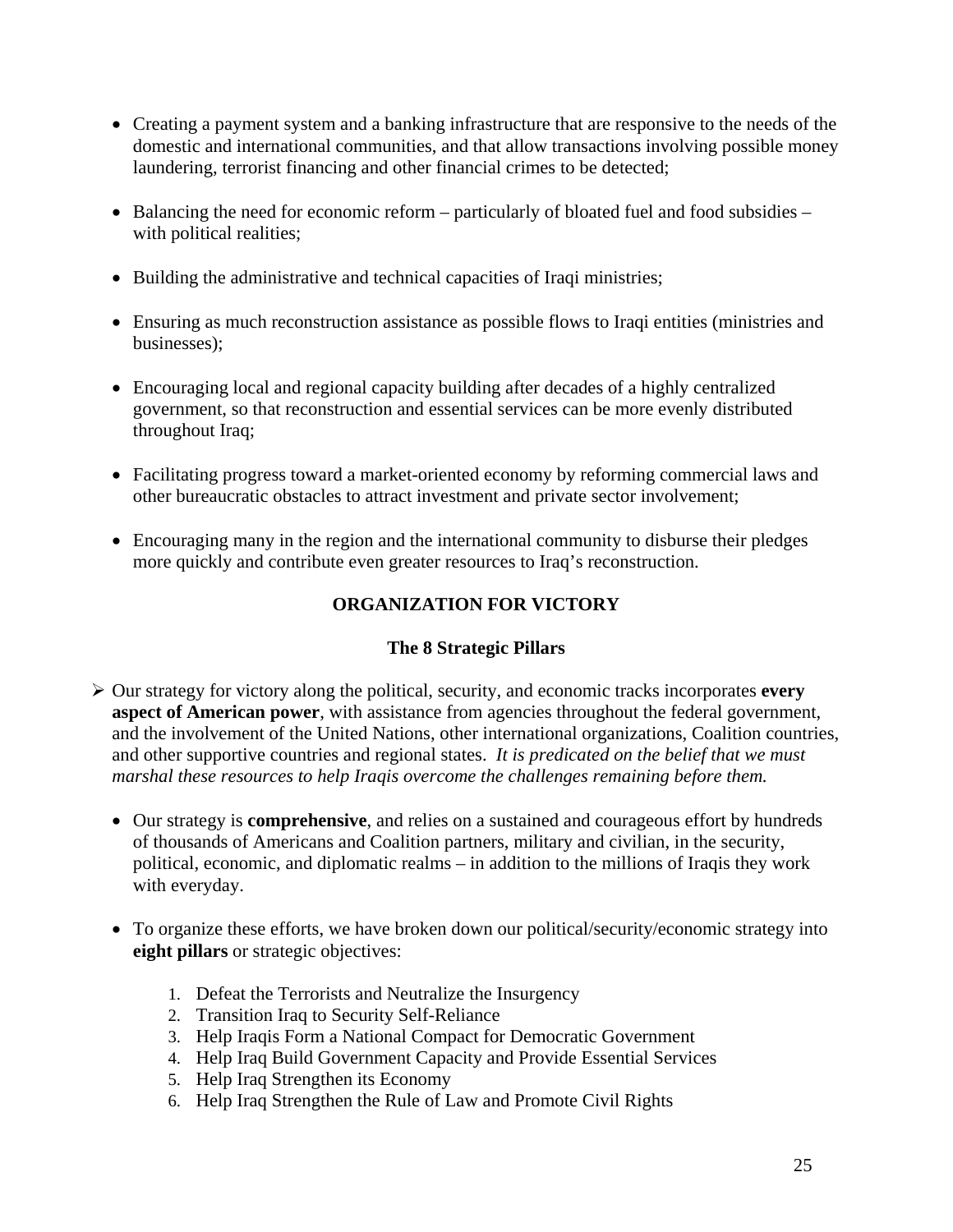- 7. Increase International Support for Iraq
- 8. Strengthen Public Understanding of Coalition Efforts and Public Isolation of the Insurgents
- $\triangleright$  Each Strategic Pillar contains at least five independent lines of action and scores of sub-actions, with specific objectives being met by military and civilian volunteers, Iraqis, and our international partners.
	- Underlying each line of action is a series of missions and tasks assigned to military and civilian units in Iraq. These missions and tasks are largely classified, but we seek to characterize them in the unclassified appendix that follows. By understanding our organization, Americans can better understand our strategy and the steps we are taking to achieve long-term victory in Iraq.
		- $\checkmark$  Each pillar has a corresponding interagency working group where professionals from the National Security Council, State Department, Defense Department, Treasury Department, Commerce Department, Homeland Security, and other agencies coordinate policy, review and assess the progress that is being made, develop new proposals for action whenever necessary, and oversee the implementation of existing policies.
	- Weekly strategy sessions at senior levels of the United States Government ensure that Iraq remains a **top priority** for all relevant agencies with actions along all the eight pillars of activity integrated and calibrated to changed circumstances whenever necessary.
		- 9 *This is the essence of a conditions-based strategy: constantly reviewing conditions as they evolve and changing and redirecting tactics as needed to keep a trajectory towards long-term success*.
	- Our team in Baghdad led by Ambassador Zalmay Khalilzad and General George Casey works to implement policy on the ground and lay the foundation for long-term success.
- $\triangleright$  The following appendix outlines each Pillar to provide a sense of how our mission in Iraq is organized. As these pages demonstrate, there is hard work to do, but the stakes could not be higher, and *we are organized for victory to an extent not seen since the end of the Cold War.*

*"There's always a temptation, in the middle of a long struggle, to seek the quiet life, to escape the duties and problems of the world, and to hope the enemy grows weary of fanaticism and tired of murder. This would be a pleasant world, but it's not the world we live in. The enemy is never tired, never sated, never content with yesterday's brutality. This enemy considers every retreat of the civilized world as an invitation to greater violence. In Iraq, there is no peace without victory. We will keep our nerve, and we will win that victory."* 

-President George W. Bush, October 6, 2005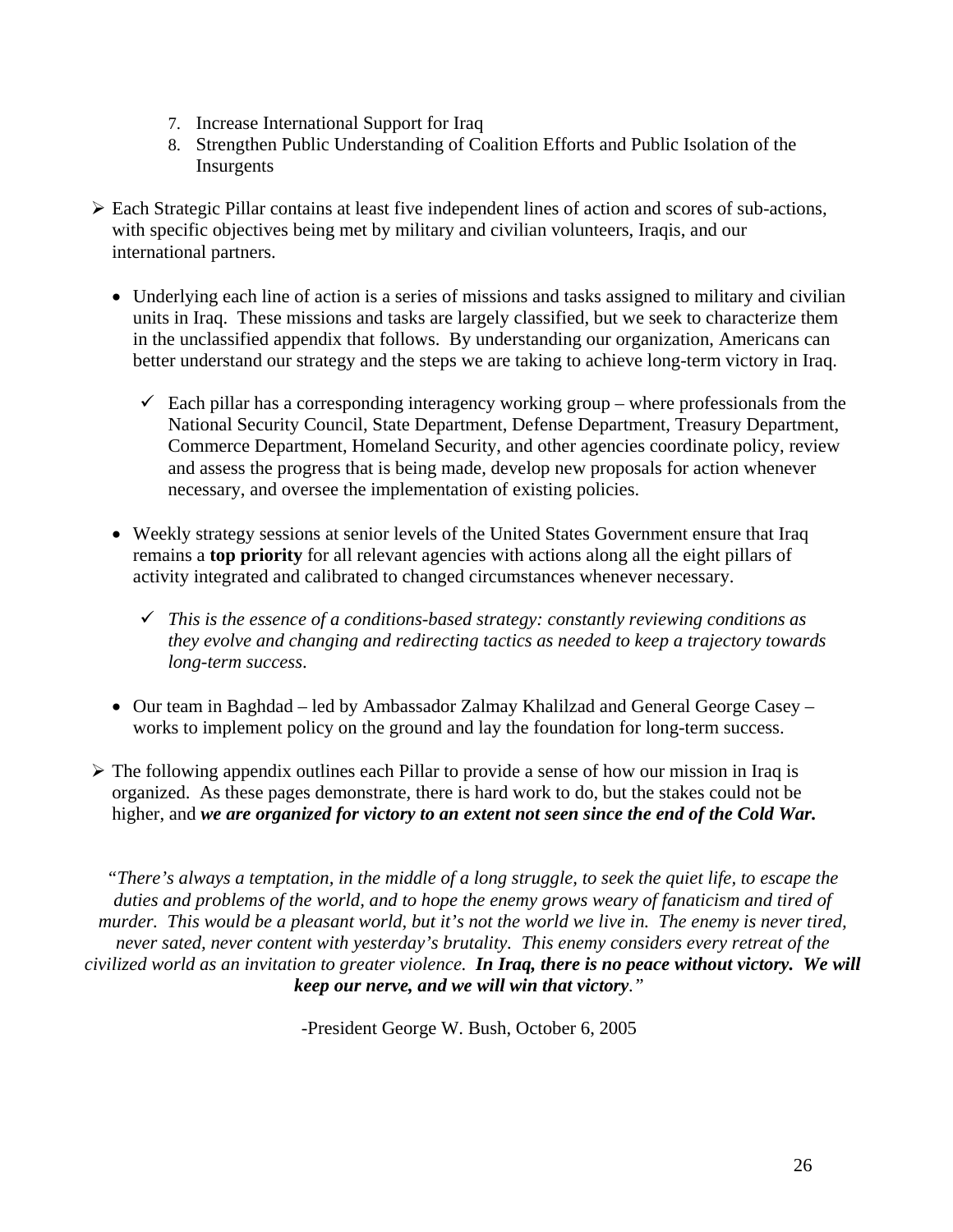# **APPENDIX**

# The Eight Pillars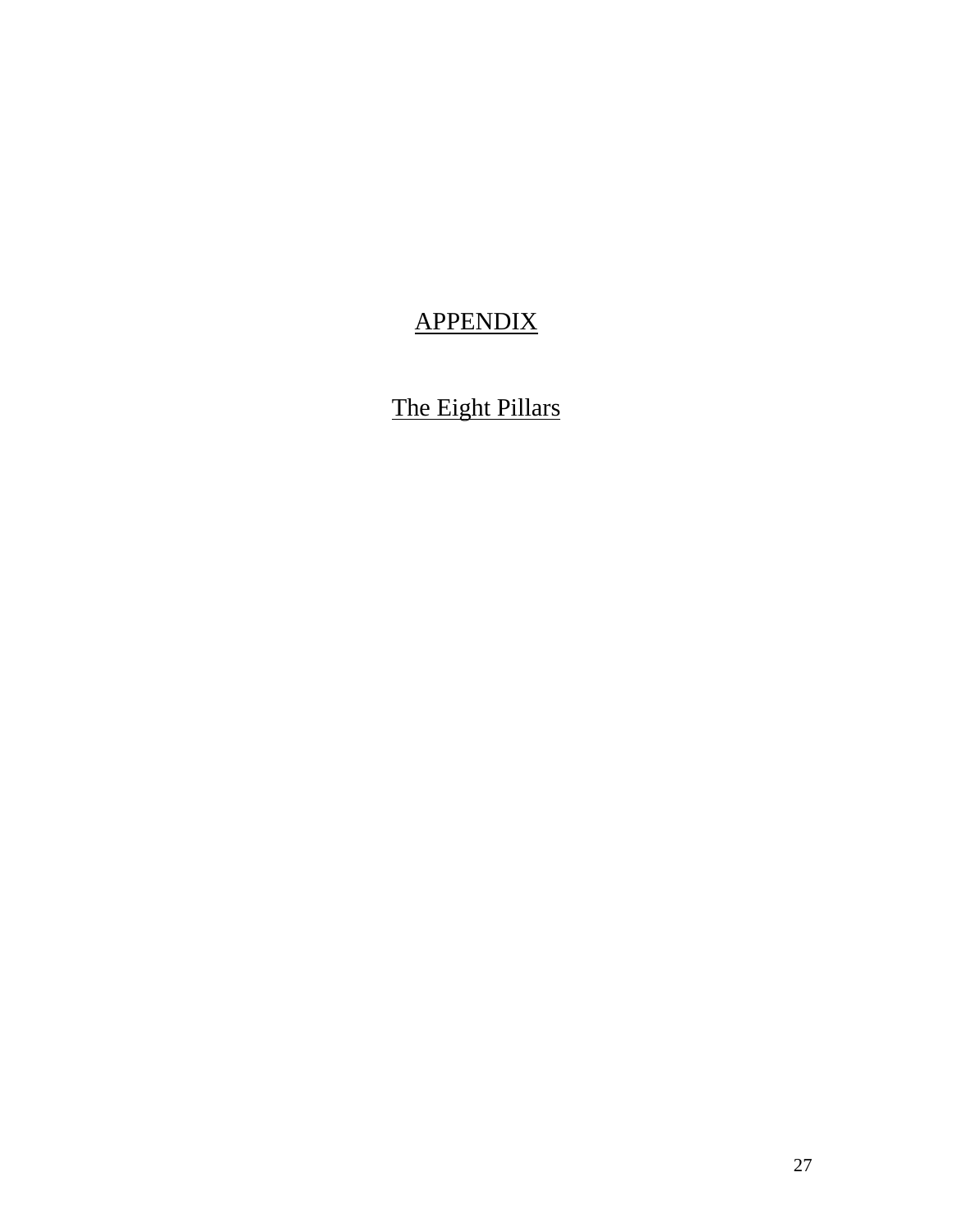|--|--|

# *Defeat the Terrorists and Neutralize the Insurgency*

**STRATEGIC OBJECTIVE:** Iraq is not a source of terrorists or terrorist resources, and neither terrorists, Saddamists, nor rejectionists are able to prevent Iraq's political and economic progress. They cannot stop the Iraqi government's development of a constitutional representative democracy, the provision of essential services, a market economy that provides goods, services, and employment for Iraqis, or the free flow of information and ideas.

**Status:** Increasingly capable Iraqi security forces are working with Coalition forces to disrupt enemy operations by preventing the establishment of enemy safe havens in Iraq and by providing enhanced protection of key infrastructure. They are disrupting enemy movements across borders and are applying pressure to stop the use of Syrian territory to facilitate terrorist activities in Iraq. As the Iraqi government establishes its authority, it generates – with international assistance – programs and projects to benefit the Iraqi people and isolate violent extremists from the population. As security improves, the United States will work with Iraqi authorities to strengthen provincial governments, especially through the use of project funding.

## **The United States is helping Iraq achieve this objective by pursuing the following lines of action:**

- Staying on the offensive by aiding the Iraqi government to eliminate enemy safe havens and hunt down members of terrorist cells and key enemy leaders
- Facilitating the establishment of effective local governance and security elements to ensure postconflict stability and security
- Assisting Iraqi authorities to suppress foreign fighter infiltration and denying terrorists freedom of movement
- Working with the Iraqi government to disrupt enemy financial networks
- Helping the Iraqis to harden, build redundancy, and protect critical infrastructure

*"To be sure, the terrorists and insurgents are out to shake our will. But they will not succeed. The Iraqi people, enabled by the military and civilian members of the coalition, will succeed."* 

**-**General George Casey, Commander, US Forces in Iraq, June 2005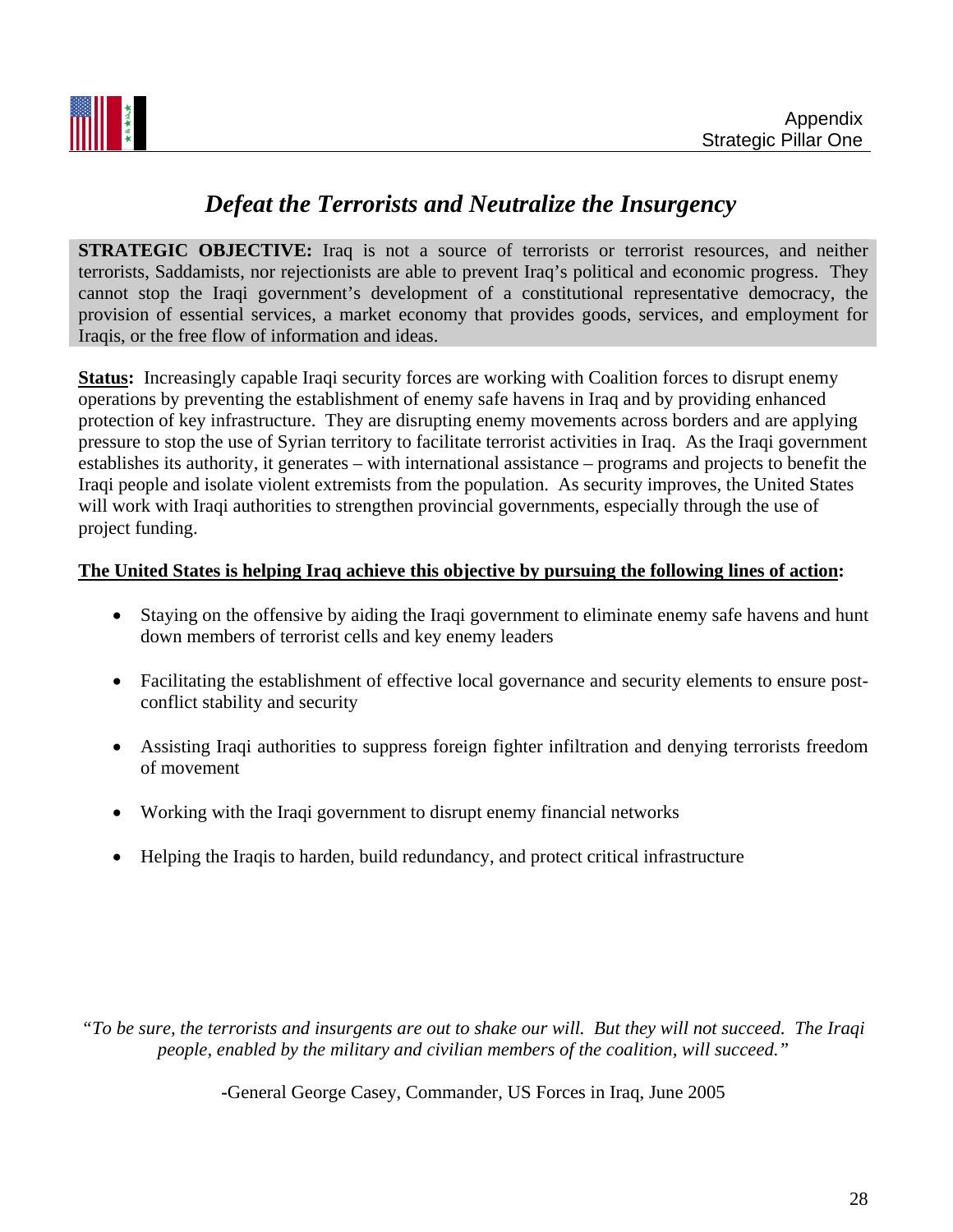

# *Transition Iraq to Security Self-Reliance*

**STRATEGIC OBJECTIVE:** The Government of Iraq provides for the internal security of Iraq, monitors and controls its borders, successfully defends against terrorists and other security threats.

**Status:** Iraqi security forces, both military and police, are growing in capability through regular and challenging training. They are gaining operational experience to bring the fight directly to the enemies of democracy in Iraq. As Iraqi units become more capable, they are moving from fighting alongside Coalition forces, to taking the lead in operations against the enemy. As more units gain experience and grow more capable, Iraqis will take the lead in the bulk of operations, and Coalition forces will increasingly focus on specialized missions, such as killing or capturing Zarqawi and his henchmen.

## **The United States is helping Iraq achieve this objective by pursuing the following lines of action:**

- Helping to train and equip the Iraqi Security Forces, military, and police, so they can combat terrorist and other enemy activity and maintain a secure environment in Iraq
- Assisting in the development of Iraq's security ministries to control, manage, and sustain the Iraqi security forces and assume greater responsibility for the security of the state
- Increasing the Iraqi government's capability to protect its key economic infrastructure, control its borders, and deny entry to foreign fighters and violent extremists
- Improving the Iraqi government's intelligence capability to augment security force efforts and to protect national interests

*"The principal task of our military is to find and defeat the terrorists, and that is why we are on the offense. And as we pursue the terrorists, our military is helping to train Iraqi security forces so that they can defend their people and fight the enemy on their own."* 

-President George W. Bush, June 28, 2005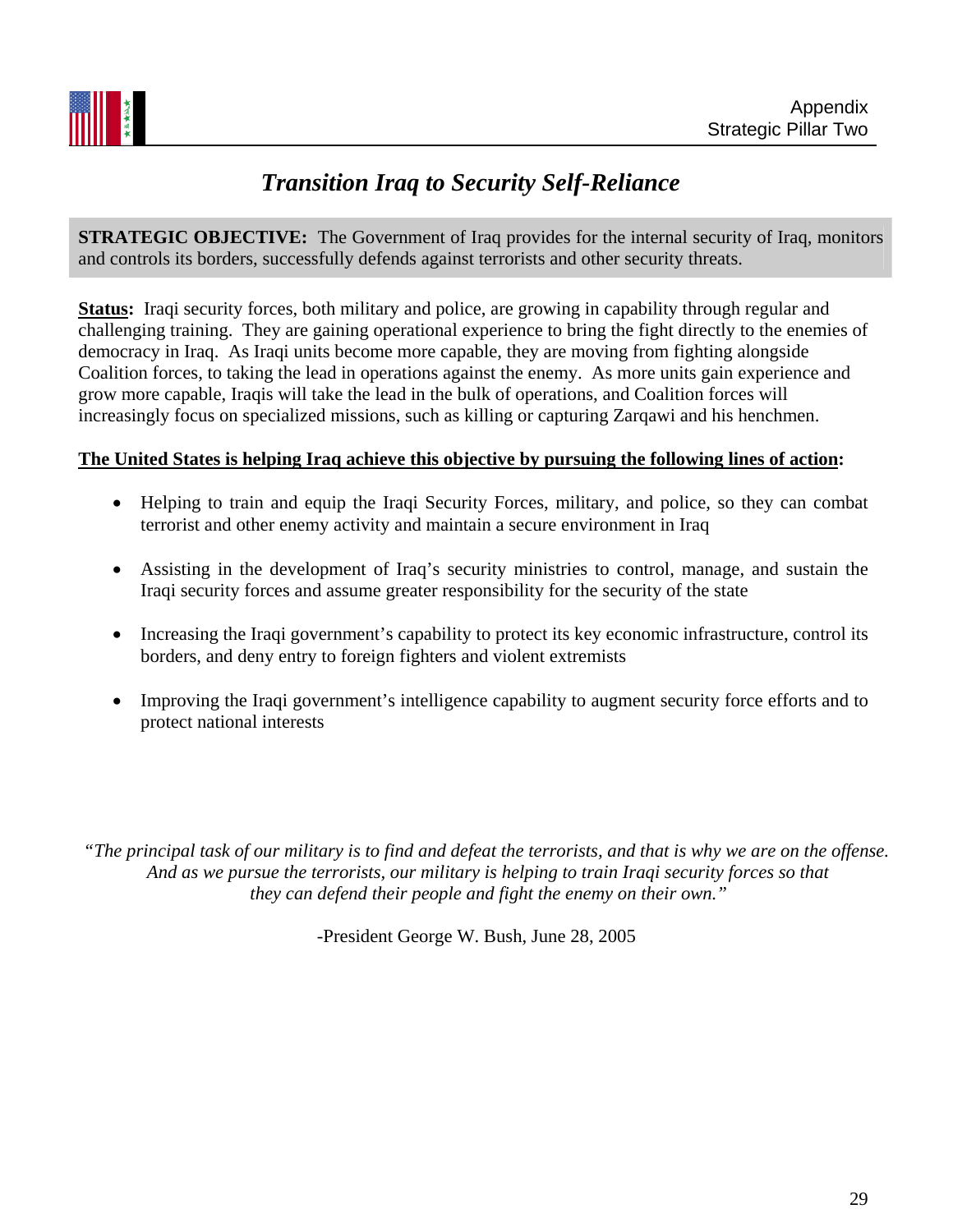

# *Help Iraqis Forge a National Compact for Democratic Government*

**STRATEGIC OBJECTIVE:** Iraq evolves into a free, federal, democratic, pluralist, and unified state representative of all Iraqi citizens.

**Status:** A generation of arbitrary and vicious rule by Saddam Hussein corrupted Iraq's public life and left most Iraqis with little trust in government institutions. Iraqis are now working to overcome this legacy, but their scarred history and rich diversity of religion, ethnicity, language, and experience requires sophisticated political arrangements to ensure that all Iraqis have a place in the new Iraq. The continuation of the political process, coupled with the emergence of compromises across ethnic and religious divides, is drawing in more and more Iraqis, including those who have only known violence as the final arbiter of any dispute.

#### **The United States is helping Iraq achieve this objective through the following lines of action:**

- Supporting Iraqi leaders in their quest to bring all Iraqis into the political process, through dialogue and the creation of inclusive institutions
- Offering advice and technical support on elections and effective governance
- Helping to build national institutions that transcend regional and sectarian interests
- Helping the Iraqis replace the corrupt and centralized system of Saddam's regime with effective government bodies at the local, provincial, and national levels
- Assisting with the design and implementation of civic outreach and education programs to help Iraqi citizens understand their rights and responsibilities in a democratic system
- Promoting transparency in the executive, legislative, and judicial branches of government
- Supporting efforts by the Iraqi Transitional Government and successor governments to develop effective and legitimate institutions for legislation, law enforcement, the administration of justice, and the equitable administration of all public services

*"This constitution is a national compact between the communities of Iraq, to have a roadmap for the future so they can live together in mutual respect and mutual tolerance. And that's why it's so important and . . . at the same time why it's so difficult."* 

**-**Ambassador to Iraq Zalmay Khalilzad, August 2005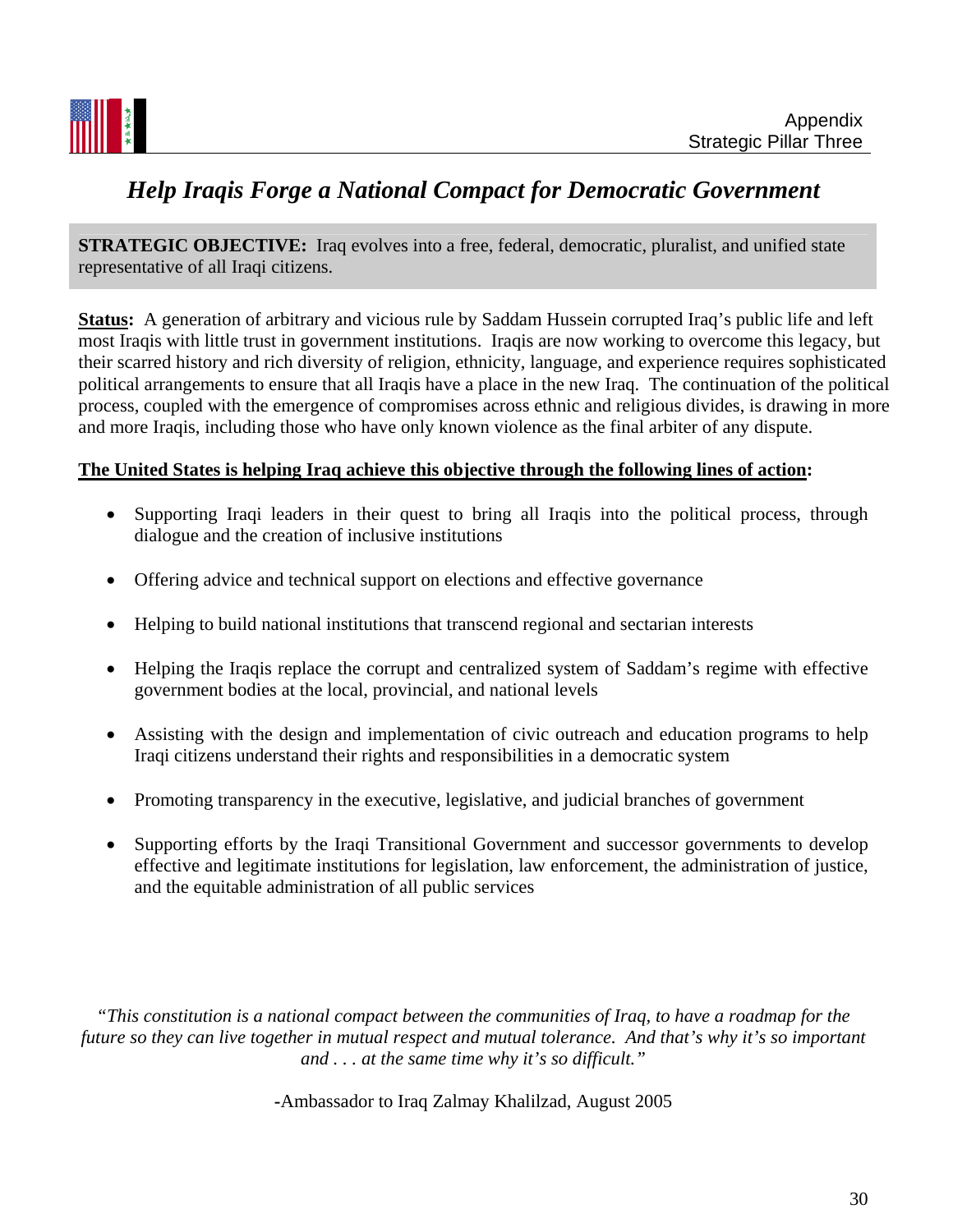

# *Help Iraq Build Government Capacity and Provide Essential Services*

**STRATEGIC OBJECTIVE:** The Iraqi government is able to provide essential services to the population of Iraq.

**Status:** Saddam Hussein pillaged Iraq's infrastructure and directed essential services to favored areas populated with Ba'ath party loyalists. This legacy is now further complicated by forces in Iraq that deliberately target civilian infrastructure to dishearten the public and weaken the central government. These strains on Iraq's infrastructure are exacerbated by an ever-growing demand for electricity and fuel (resulting from an upward spiral of demand for new cars, generators, and air conditioners) and subsidies that make prices for power among the lowest in the world. These difficulties, among others, help explain why progress in these areas has not been as robust as some expected. Nevertheless, impressive gains are being made, with new schools and clinics opening and water projects and electricity generation coming on line.

## **The United States is helping Iraq achieve this objective through the following lines of action:**

- Rehabilitating critical infrastructure in the production and distribution of fuels and electric power as well as training engineers to maintain and operate this infrastructure
- Supporting and strengthening the nascent institutions of public utilities and regulatory agencies
- Rehabilitating water and sanitation infrastructure to provide safe drinking water and reducing the transmission of water-borne disease
- Building and rehabilitating health care facilities, with a focus on impoverished neighborhoods and communities
- Rehabilitating schools, providing new textbooks, computers and materials, and training teachers and school administrative staff
- Encouraging international donors to expand infrastructure and capacity-building efforts through prompt disbursement of pledges

*"As to the situation with infrastructure and services for Iraq, the United States, of course, has devoted \$18.6 billion to reconstruction in Iraq, a good bit of that to water projects, to electricity. I think it's awfully important to step back and recognize that under Saddam Hussein this Iraqi infrastructure was seriously deteriorated. … There is already a lot of work that has gone on on electricity, a lot of work that has gone on on water, from us, from the European Union, from other states."* 

**-**Secretary of State Condoleezza Rice, June 2005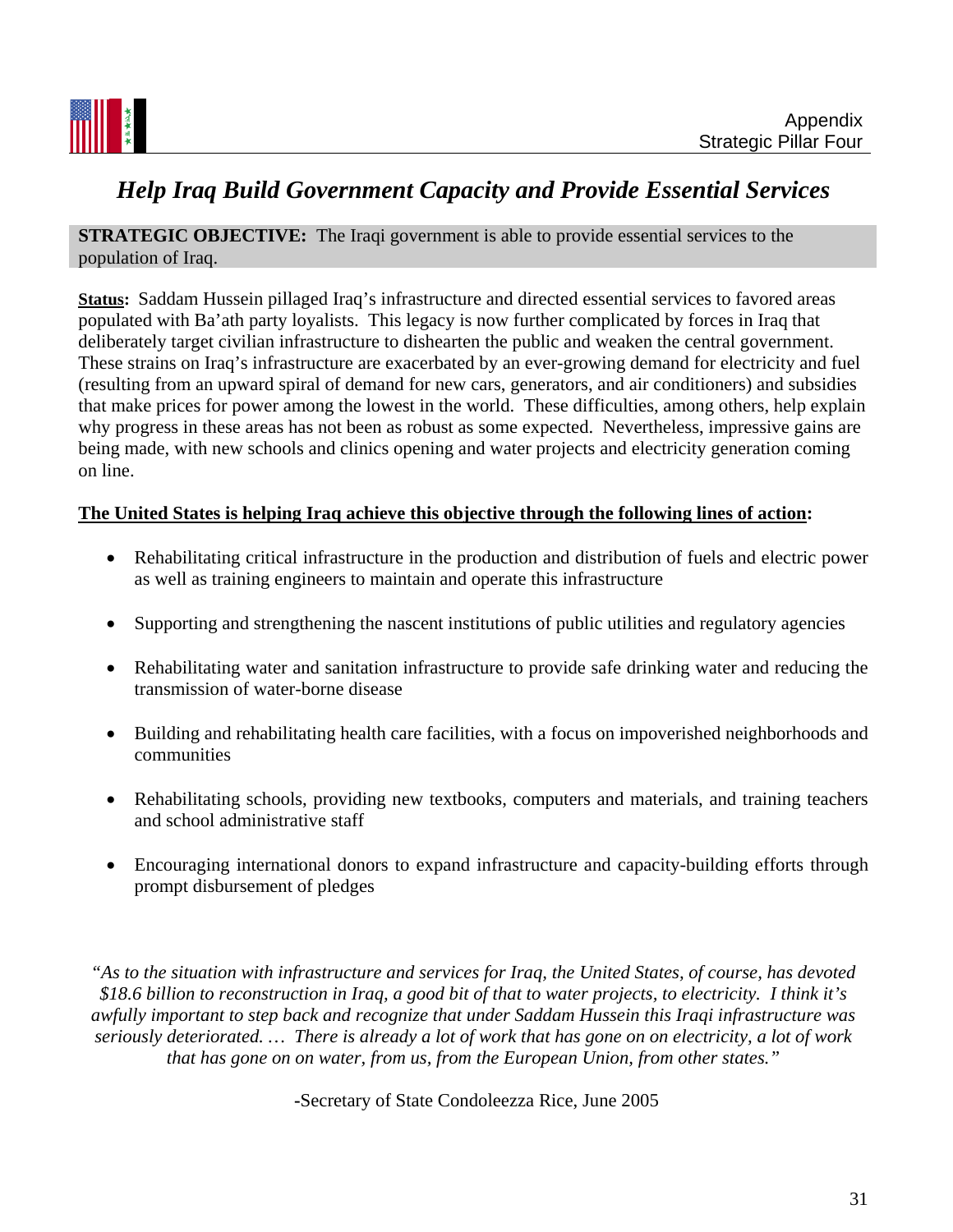

# *Help Iraq Strengthen Its Economy*

**STRATEGIC OBJECTIVE:** Iraqi government policies and legal framework support a market economy and robust private sector-led growth.

**Status:** Iraq has enormous economic potential, with an educated, young, and skilled work force and vast natural resources. But Iraq is struggling to reach its economic potential due largely to decades of dictatorship and neglect. Unemployment is high, which fuels popular dissatisfaction and may generate sympathy for the insurgency among some Iraqis. Changing these economic realities will require tough reforms, political will by the Iraqi government, a shift in expectations by the Iraqi people, and the help of the international community. Despite these challenges, Iraq's economy is growing, supporting new businesses every month. Through persistent diplomatic and financial efforts, Iraq is getting control of its once-enormous debt burden. Inflation remains in check, and the international financial institutions have expressed their confidence that Iraq is on the right track.

## **The United States is helping Iraq achieve this objective through the following lines of action:**

- Helping Iraq to improve its fiscal management and transparency
- Encouraging pro-market oriented reform and the achievement of a stable macroeconomic environment
- Supporting the development and implementation of laws and institutions that encourage sustained economic growth
- Encouraging the removal of regulations and termination of practices that obstruct private sector growth in Iraq
- Providing technical assistance to aid the rapid improvement of Iraq's business climate and Iraq's accession to the World Trade Organization
- Assisting the Iraqi government in strengthening its banking and financial system
- Supporting the revitalization of agriculture and other productive sectors to diversify a singleresource-based economy

*"… The success of building the new Iraq includes … the process of political change, which in Iraq is well on the way with the elections and inclusive government, and now a constitutional commission leading to the new constitution and referendum later in the year. But also an economic dimension, for reconstruction and creating opportunity and hope for the Iraqi people…"* 

**-** Deputy Secretary of State Robert Zoellick, July 2005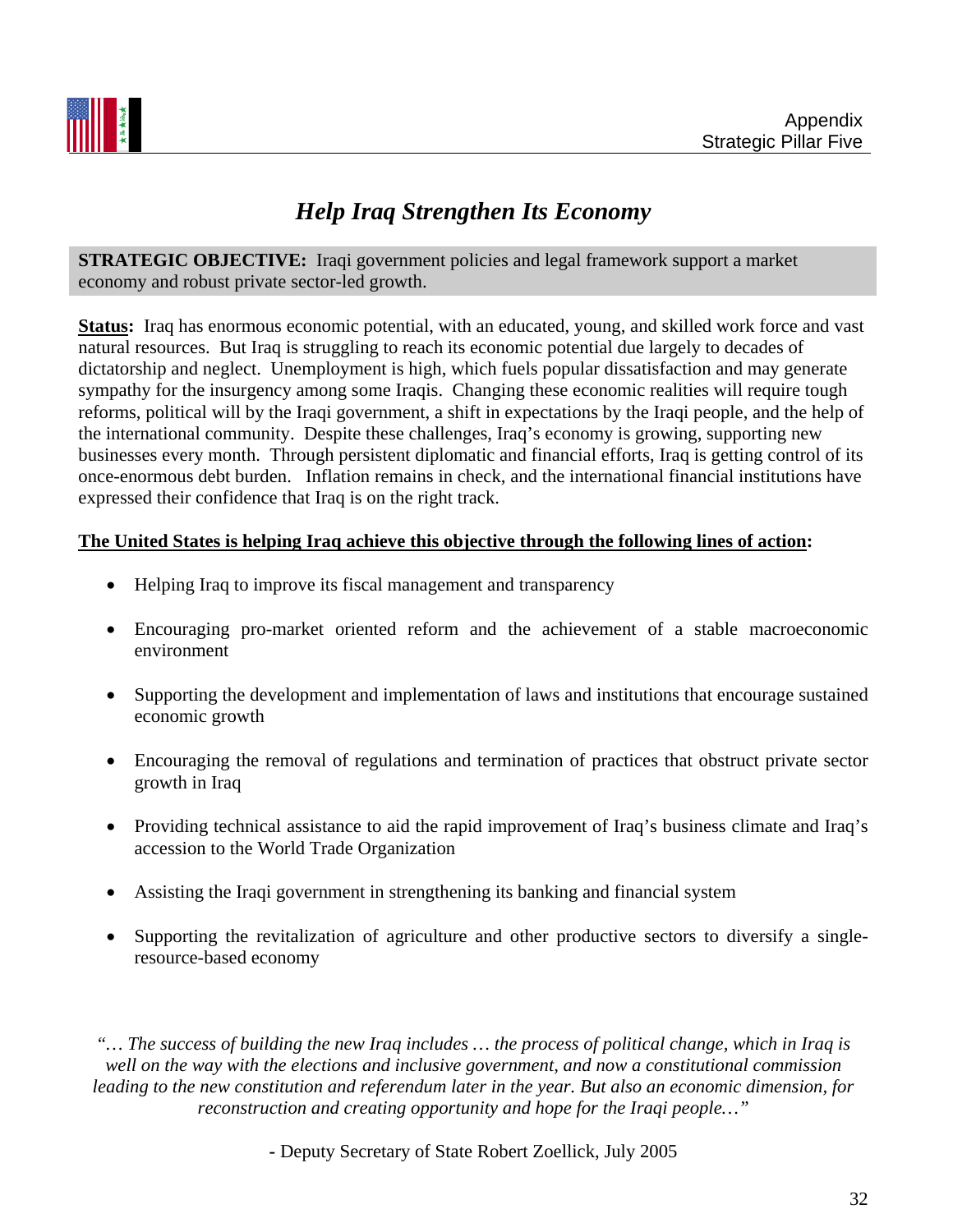

# *Help Iraq Strengthen the Rule of Law and Promote Civil Rights*

**STRATEGIC OBJECTIVE:** Iraq reforms its legal system and develops institutions capable of addressing threats to public order. Iraq's government operates consistent with internationally recognized standards for civil rights and the rule of law.

**Status:** The "rule of law" as a concept denotes a government of laws, and not men. It is a concept that was born in Iraq, thousands of years ago, and also eviscerated there, over the past three decades, by Saddam Hussein. Iraq is now trying to reclaim its proud history. It is working to overcome the effects of tyranny by building a legal system that instills confidence in a new government, ensures that every person accused of a crime receives due process – including fair, public, and transparent trials – and a prison system that complies fully with international standards. The steps taken thus far include establishment of an independent judiciary, creation of the Central Criminal Court of Iraq and the Iraq Higher Tribunal, renovation and reconstruction of courthouses throughout Iraq, establishment of a reformed Iraq Correctional Service, and construction of modern civilian prison facilities.

# **The United States is helping Iraq achieve this objective by pursuing the following lines of action:**

- Promoting an independent, unbiased, and ethical court system through technical assistance and training of prosecutors, attorneys, and judges
- Assisting in the enhancement of security for judges trying insurgent and terrorist cases
- Providing support to the Iraqi Special Tribunal as it investigates and prosecutes crimes committed by the former regime
- Advising the Ministry of Justice in the development of a centralized organization for the management and oversight of a fair and efficient national correctional system
- Assisting in the establishment of safe and secure correctional facilities for the care, custody, and treatment of persons incarcerated in the Iraqi correctional system
- Establishing an anti-major crimes task force, with FBI agents and other U.S. officials aiding their Iraqi counterparts during investigations of terrorist attacks and assassinations
- Promoting a climate for national reconciliation through fair, effective, and independent judicial institutions

*"One of the most important ways to fight terrorism is to promote democracy, and one of the most important ways to promote democracy is the rule of law."* 

-Attorney General Alberto Gonzales, July 2005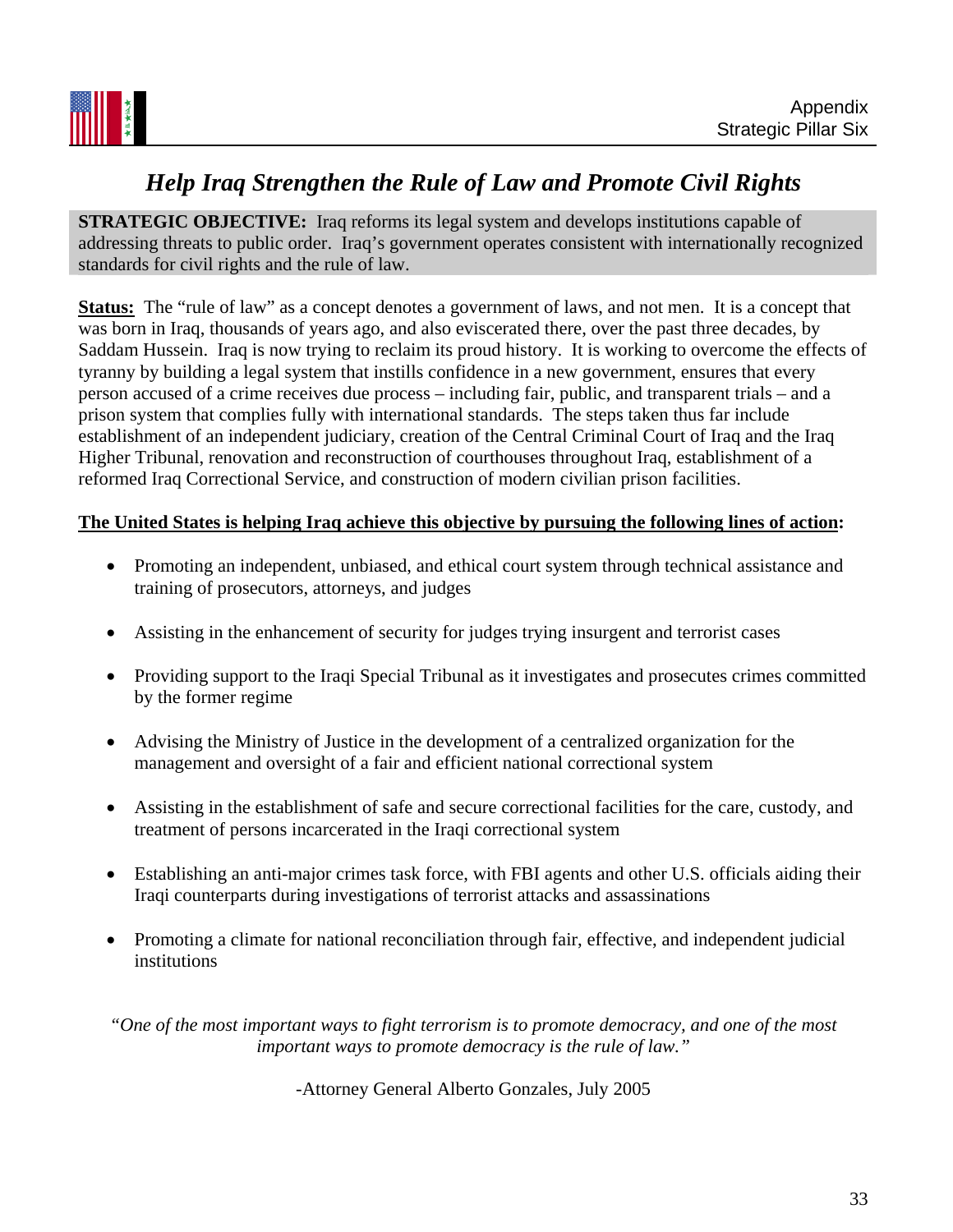

# *Increase International Support for Iraq*

**STRATEGIC OBJECTIVE:** The international community, countries in the region, and regional organizations support Iraq's attainment of democracy, prosperity, and security.

**Status:** Saddam Hussein's tyranny, wars of aggression, massive human rights violations, and defiance of Security Council resolutions made Iraq a pariah state. Iraq's nascent democracy is transforming itself into a fully functioning, engaged, and responsible member of the international community. Iraq has begun to rebuild its relationships with its neighbors and engage the international community. A series of international conferences and the steady development of Iraq's diplomatic relationships have greatly assisted this process. The June 2005 Brussels conference on Iraq, for example, was co-sponsored by the United States and the European Union, and attended by more than 80 countries and international organizations, demonstrating Iraq's revitalized international standing. The enactment in November of U.N. Security Council Resolution 1637, which reaffirmed unanimous support for Iraq's political process and the role of Coalition Forces in Iraq, provides strong international backing to Iraq's transition. So too does Resolution 1618, which unanimously condemned the terrorists operating in Iraq and called upon all nations to support the Iraqi government and stop the flow of terrorists into Iraq.

#### **The United States is helping Iraq achieve this objective by pursuing the following lines of action:**

- Encouraging NATO's continued participation in Iraq
- Maximizing international donor reconstruction assistance and the numbers of partners committed to the rebuilding of Iraq, particularly by helping Iraq seek prompt disbursement of previous pledges and forgiveness of debt
- Encouraging further UN involvement in Iraq
- Emphasizing the importance of Syrian cooperation with the Iraqi government, including the interdiction of foreign fighters trying to cross the border
- Fostering lasting relationships between Iraq, regional partners, and neighboring countries to promote greater levels of cooperation and security within Iraq and within the Middle East

*"The work that America and our allies have undertaken, and the sacrifices we have made, have been difficult, and necessary, and right. Now is the time to build on these achievements, to make the world*  safer, and to make the world more free. We must use American diplomacy to help create a balance of *power in the world that favors freedom. The time for diplomacy is now."* 

-Secretary of State Condoleezza Rice, January 2005